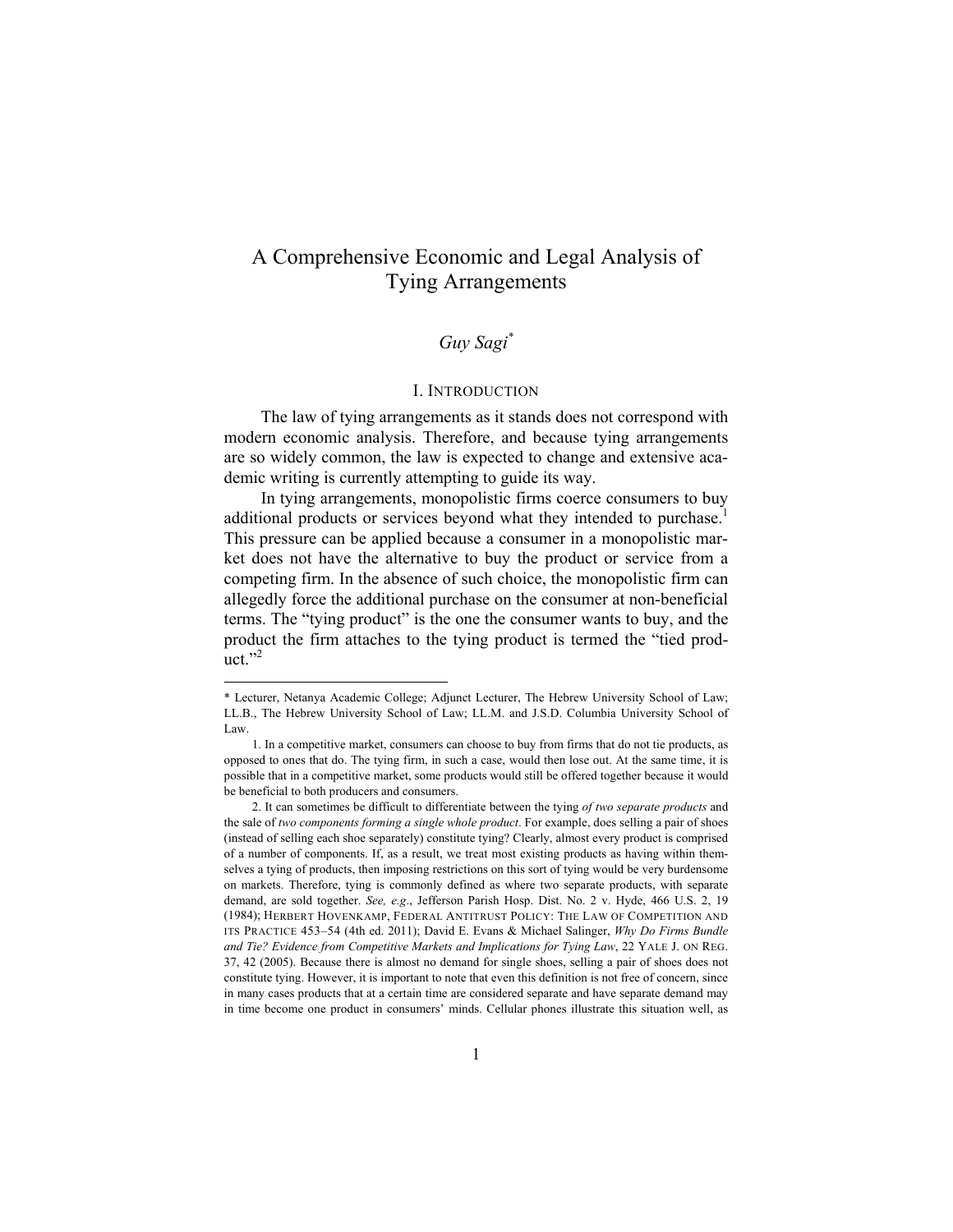In principle, there are three ways to tie products: (1) *Contractual tying*, which, as the name implies, takes place when the monopolistic firm requires the buyer in the purchase agreement to purchase the tied product as well; (2) *Technical tying*, which occurs when the monopolistic firm technically links the tying product and the tied product together so that the consumer is forced to purchase both of them;<sup>3</sup> and (3) *Tying through "economic coercion,"* which takes place when the monopolistic firm offers both products, the tying and the tied, together, at a discount so significant that it actually negates the consumer's economic freedom not to purchase the tied product.<sup>4</sup>

The historical concern regarding tying arrangements was that a firm holding monopoly power would charge a monopolistic price for the tied product as well as for the tying product, thus leveraging its power into an additional market. $5$  Another concern was that the tying arrangement would create a significant barrier to entry into the markets of both products, since potential competitors might, due to the tying, be required to enter both markets in parallel.<sup>6</sup> Thus, the monopolistic firm could theoretically extend its period of monopoly. These concerns led the Supreme Court to impose severe restrictions on tying arrangements employed by monopolistic firms.<sup>7</sup> However, as will be shown, modern economic analysis reveals that the concern was probably exaggerated, and more importantly, that tying arrangements may have significant pro-competitive efficiency justifications.

Part II will present a comprehensive economic analysis that demonstrates that tying arrangements, despite their anticompetitive potential, also hold exceedingly significant pro-competitive efficiency potential. Part II will then review and critique the current law relating to tying arrangements.

In Part III, I will present the potential legal rules for analyzing tying arrangements and the two leading approaches in academic writing regarding their appropriate implementation—the approach of the Chicago-

they currently include such devices as cameras, music players, alarm clocks, calendars, and more. Obviously, when the camera was first added to the cellular phone, these were two separate products, each of which had separate demand. Now, since it appears that there is probably no longer any demand (certainly not significant demand) for cellular phones without cameras, according to the definition they would be seen as two components of one product. For a discussion regarding "new" products, see, for example, HOVENKAMP, *supra*, at 454–55.

 <sup>3.</sup> The monopolistic firm designs the products so that the consumer is forced to purchase both the tying and the tied products.

<sup>4.</sup> *See, e.g.*, HOVENKAMP, *supra* note 2, at 448–53.

<sup>5.</sup> *See infra* Part II.A.1.

<sup>6.</sup> *See infra* Part II.B.2(b).

<sup>7.</sup> *See infra* Part III.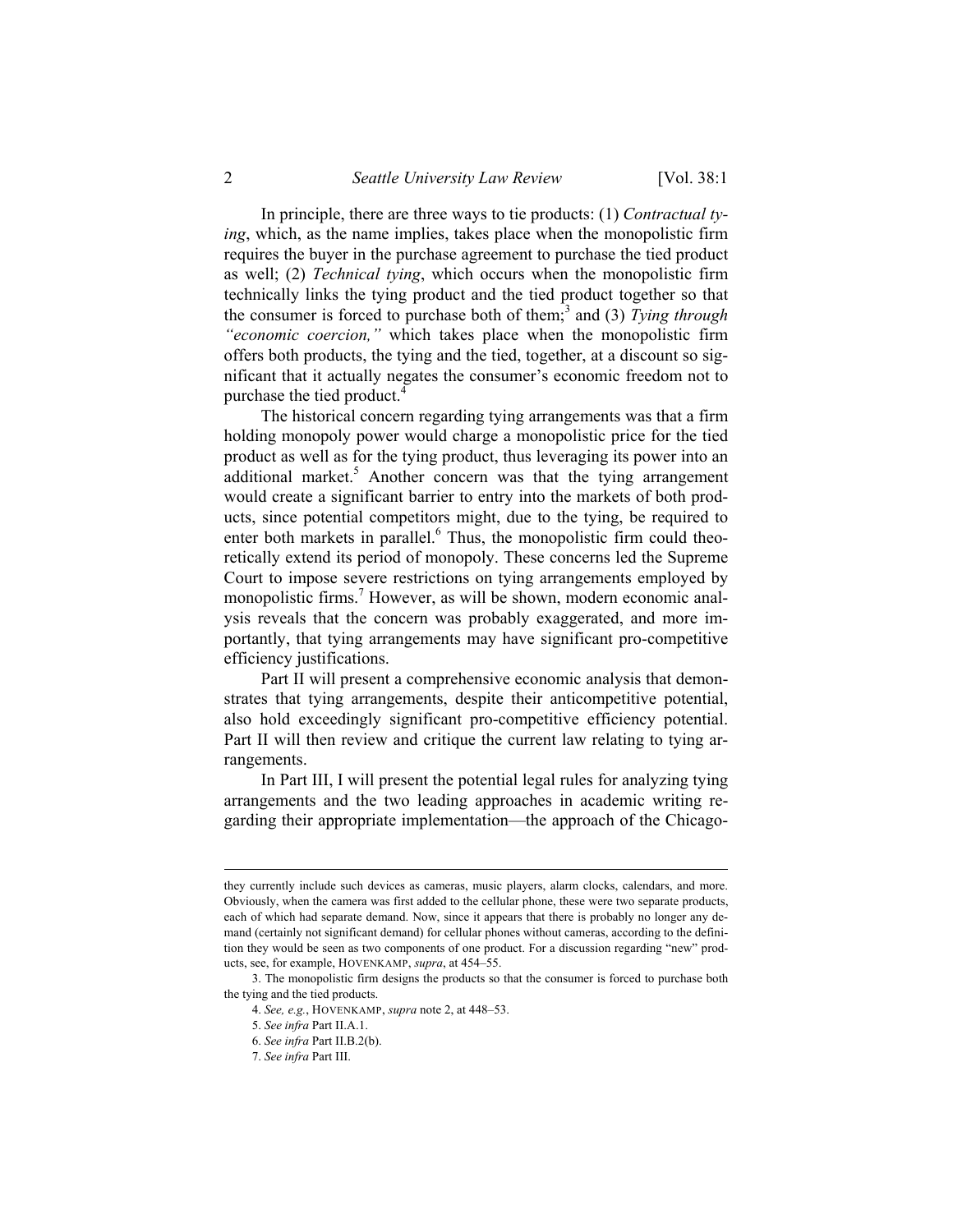Harvard Schools and the approach of Professor Einer Elhauge.<sup>8</sup> In Part IV, I will discuss various tying scenarios and present my position regarding their appropriate legal analyses. In concurrence with the Chicago-Harvard Schools' approach, I support the implementation of the legal per se rule for tying arrangements that do not foreclose the tied product's market. However, for tying arrangements that do foreclose the tied product's market, I will propose, based on economic theory and empirical evidence, the implementation of a rule of reason analysis that does not raise a presumption against the tying arrangement.

Lastly, Part V will conclude the discussion.

#### II. ECONOMIC REVIEW

The first section of this Part presents the historical theory and economic analysis that led to imposing restrictions on tying arrangements. This review focuses on the development of the leverage theory from its inception to the present day. In the second section of the Part, I will review the possible incentives for using tying arrangements according to modern economic analysis. Tying arrangements may promote distinct efficiency outcomes in many cases, but in others, they can lead to the realization of monopolistic and anticompetitive effects. In addition, there are several tying arrangement scenarios that could have benign or mixed outcomes. The third section of this Part further details the controversy between the theorists of the Chicago and Harvard Schools and Professor Elhauge on the issue of the potential benefit versus the potential damage entailed in tying arrangements.

 <sup>8.</sup> The review will demonstrate that there are tying scenarios where both approaches present similar legal positions, while in other scenarios, a significant gap between them remains. When tying the products does not lead to a significant closure of the tied product market, the Chicago-Harvard School proposes determining that the tying should be legal per se. In contrast, Professor Elhauge suggests that the legal per se rule should only apply when the tied product market is not foreclosed and while the tying and the tied products are tied in fixed proportions. When the tying is not of a fixed ratio, Professor Elhauge advocates the implementation of the "quasi-per se" rule, whereby the tying firm should bear the onus of proving competitive justifications for its implementation. In tying scenarios leading to a significant closure of the tied product market, both approaches suggest applying a presumption that the tying arrangement harms competition. Thus, the tying firm must provide efficiency justifications in order for the arrangement not to be prohibited. Some of the Chicago School theorists, however, advocate applying the legal per se standard to all tying arrangements, including those foreclosing the tied product market. *See infra* Part IV.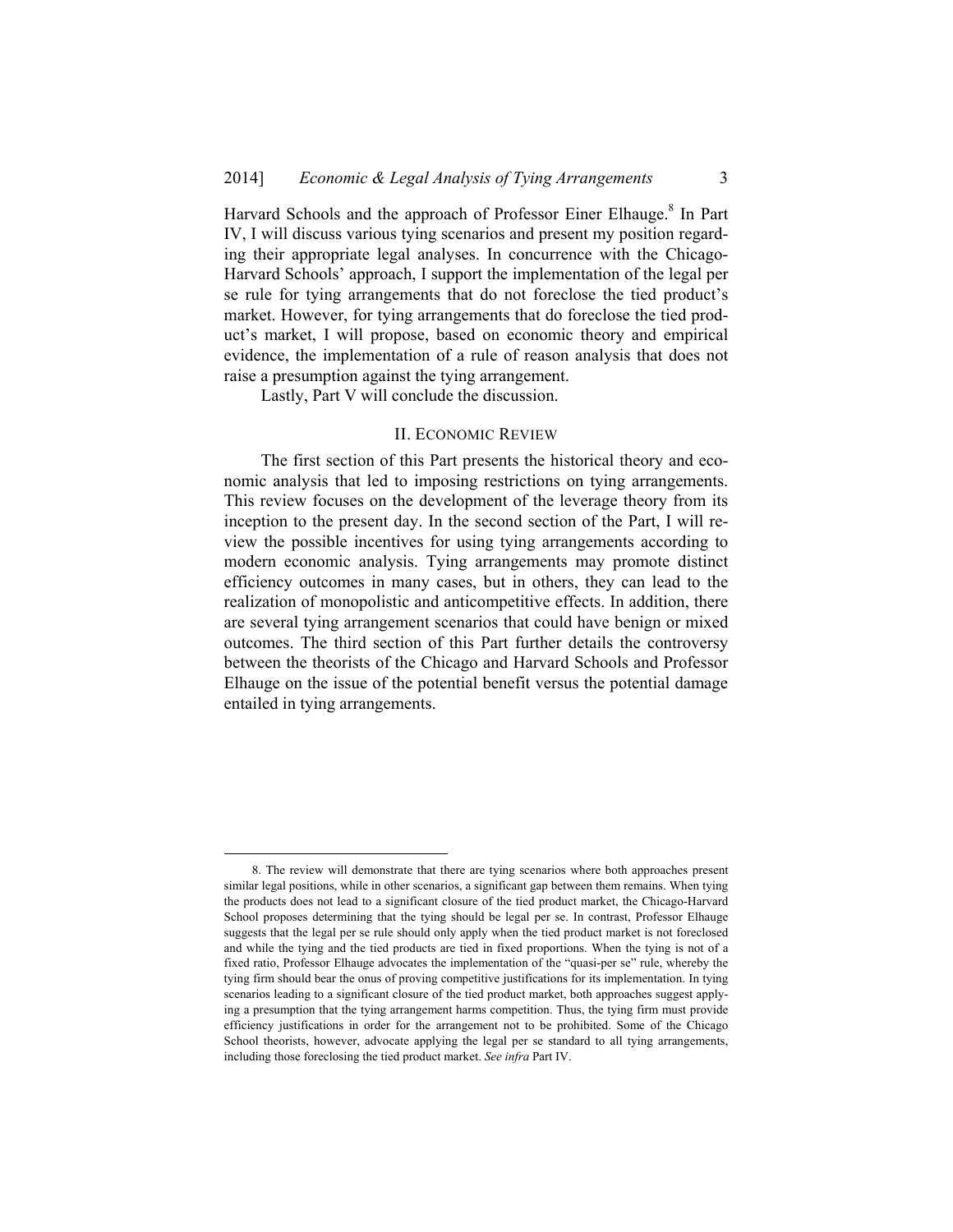### *A. The Leverage Theory—Historical Review*

#### 1. The Leverage of Monopoly Power

The leverage theory has largely determined the legal restrictions on using tying arrangements.<sup>9</sup> According to this theory, the monopolistic firm ties the products together so it can extract a double monopolistic profit for both the tying product and the tied product.<sup>10</sup> The harm to competition, according to the leverage theory, is twofold. First, the leverage enables the monopolistic firm to extract a monopolistic profit in an additional market. Second, it excludes firms from the tied product market, or at least from the segment of the market taken over by the tying firm.

#### 2. The Single Monopoly Profit Theory

With the development of the Chicago School, theorists raised the argument that the leverage of monopolistic power is not plausible due to the single monopoly profit theory.<sup>11</sup> According to this theory, a firm with monopolistic power in a particular product market cannot increase the monopolistic profit it already earns through tying an additional product.<sup>12</sup> For example, assume that the manufacturing cost of bolts is 10 cents per unit, the manufacturing cost of nuts is similar, and that a monopolistic manufacturer of both products charges an optimal monopolistic price of 40 cents for both together. In this scenario, the monopolistic manufacturer makes a total monopolistic profit of 20 cents. Now let us assume an alternate scenario in which the nut market is competitive and hence, the price of each nut is 10 cents (since in a competitive market, the product's price equals its manufacturing cost). In this scenario, the monopolistic manufacturer, who produces both bolts and nuts, can charge a price of 30 cents for each bolt, so that a set of one bolt and one nut will cost 40 cents, thus earning 20 cents as a monopolistic profit.<sup>13</sup>

1

 <sup>9.</sup> *See infra* Part III.

 <sup>10.</sup> For a review of the leverage theory, see ROBERT H. BORK, THE ANTITRUST PARADOX: A POLICY AT WAR WITH ITSELF 365–66 (rev. ed. 1993) (1978); HOVENKAMP, *supra* note 2, at 420–21; RICHARD A. POSNER, ANTITRUST LAW 197 (2nd ed. 2001).

<sup>11.</sup> *See generally* Richard A**.** Posner, *The Chicago School of Antitrust Analysis*, 127 U. PA. L. REV. 925, 926 (1979).

<sup>12.</sup> *See* BORK, *supra* note 10, at 372–75; POSNER, *supra* note 10, at 197–99; Ward S. Bowman, Jr., *Tying Arrangements and the Leverage Problem*, 67 YALE L.J. 19, 20–23 (1957); Aaron Director & Edward H. Levi, *Law and the Future: Trade Regulation*, 51 Nw. U. L. REV. 281, 290–92 (1956); Posner, *supra* note 11, at 926; Keith K. Wollenberg, *An Economic Analysis of Tie-In Sales: Re-examining the Leverage Theory*, 39 STAN. L. REV. 737 (1987).

 <sup>13.</sup> This example is taken from Einer Elhauge, *Tying, Bundled Discounts, and the Death of the Single Monopoly Profit Theory*, 123 HARV. L. REV. 397, 403–04 (2009).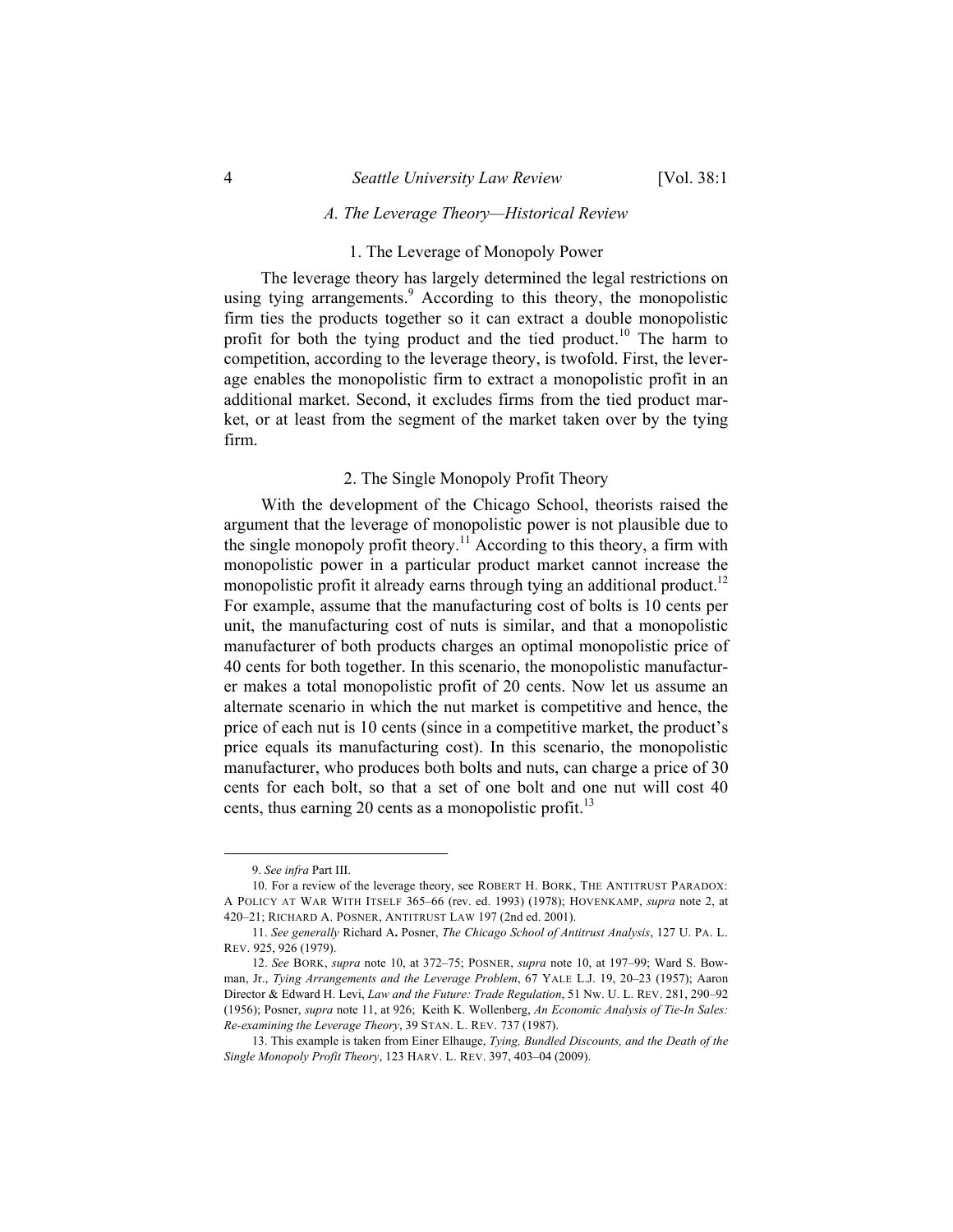Therefore, the monopolistic profit for the combination of bolts and nuts is the same as the monopolistic profit for bolts alone. Consequently, a monopolistic manufacturer of bolts cannot make an additional monopolistic profit even if it ties the sale of bolts to the sale of nuts.<sup>14</sup> A few of the Chicago School theorists, based on this theory, have concluded that the reasoning behind tying arrangements must be pro-competitive, and therefore they ought to be legal per se.<sup>15</sup>

### 3. Post-Chicago Writing: Scenarios in Which Leveraging Monopolistic Power May Be Possible

After the single monopoly profit theory was introduced, Post-Chicago School theorists started presenting various economic models to explain how firms could increase their monopolistic profits through tying (this refers to profits not resulting from improved efficiency).<sup>16</sup> Certain models demonstrate how firms can leverage monopolistic power to the tied product market, given certain circumstances, and other models illustrate how the monopolistic firm can increase its monopolistic profits in the tying product market.

Leveraging monopolistic power and extracting additional monopolistic profit in the tied product market may be possible under the following circumstances:

- the tied product has a usage complementary to the tying product, but also an independent usage;
- size possesses a dimension of efficiency in the tied product market; and
- the tying leads to a significant closure of the tied product market.

Let us assume that all three conditions are met in the following example. A monopolistic manufacturer of machines that inject salt into cans of food forces the machines' users to purchase the salt in combination with the machine.<sup>17</sup> The machine is the tying product and the tied

 <sup>14.</sup> Moreover, it would be worthwhile for the monopolistic manufacturer of bolts for competition to exist in the nuts market. Let us assume that the competition in the nuts market led to a reduction in the price of each nut to 5 cents (due to increased production efficiency). In this situation, the monopolistic manufacturer of bolts would raise the price to 35 cents per bolt, so that the price of a set would remain 40 cents, but now the manufacturer's monopolistic profit increases to 25 cents. *See*  BORK, *supra* note 10, at 373; W. KIP VISCUSI, JOSEPH E. HARRINGTON, JR. & JOHN M. VERNON, ECONOMICS OF REGULATION AND ANTITRUST 267 (4th ed. 2005) [hereinafter VISCUSI ET AL.].

<sup>15.</sup> *See, e.g.*, BORK, *supra* note 10, at 380–81.

<sup>16.</sup> *See, e.g.*, Elhauge, *supra* note 13; VISCUSI ET AL., *supra* note 14.

 <sup>17.</sup> This example is loosely based on the circumstances of *Int'l Salt Co. v. United States*, 332 U.S. 392 (1947), which will be discussed *infra* Part III.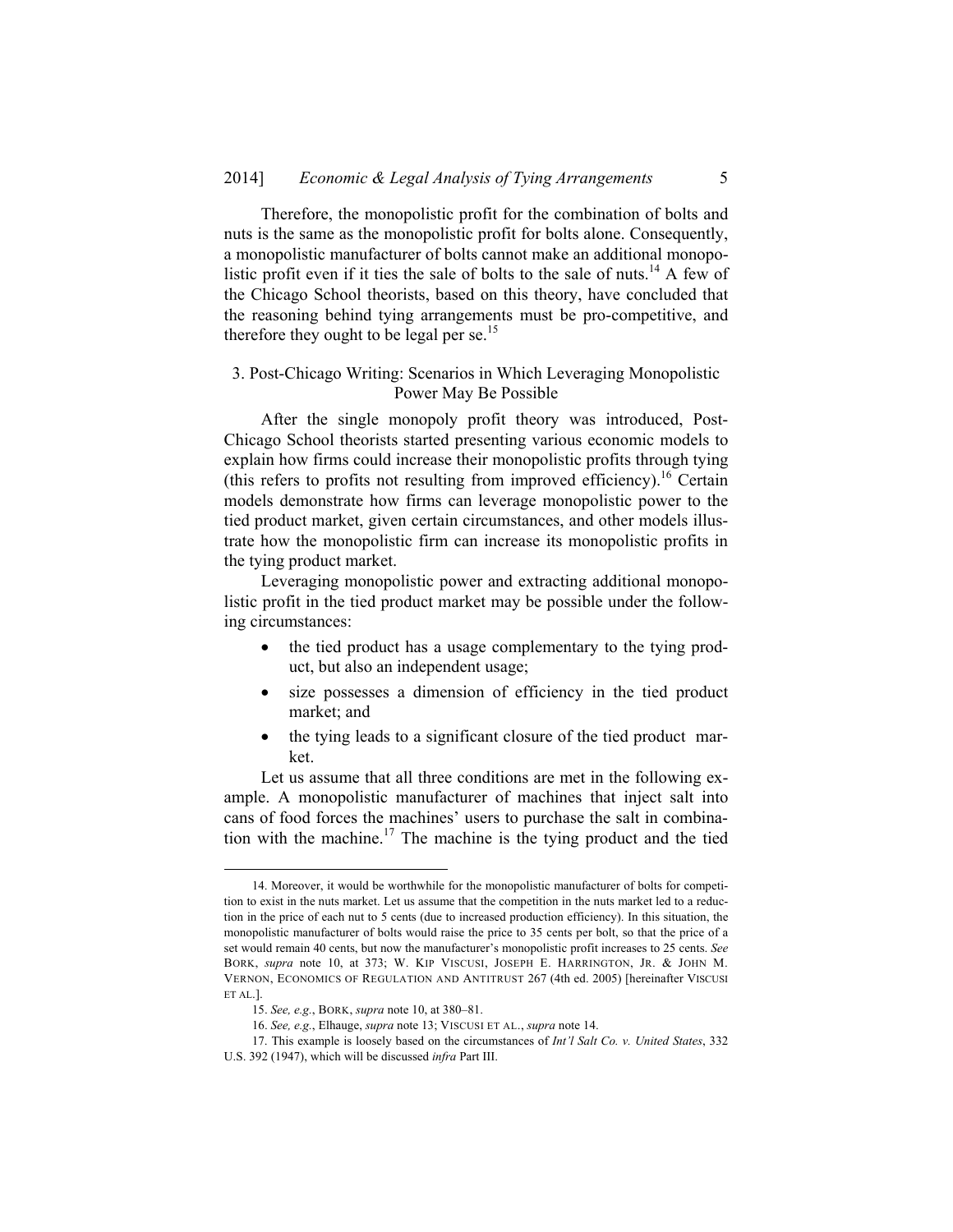product is the salt. In this example, competing salt manufacturers will lose size efficiency due to the tying, and therefore may be driven out of the market. Alternatively, they may continue producing salt, but at lower efficiency and hence at higher costs. Consequently, the tying firm could charge consumers, whose demand for salt is independent of and separate from the demand for the machines, supra-competitive prices.<sup>18</sup>

Another possible leverage scenario arises in the context of "subsequent" products. In this scenario, a monopolistic product is expected to be replaced by a next-generation product. Therefore, the monopolistic firm may tie its product to the next-generation product so that when the upgraded product becomes established, the firm's monopolistic power transfers to the new product.19 This is not a simultaneous leverage of monopolistic power enabling a monopolistic profit to be made for two separate products in parallel, but rather the leverage of "subsequent" monopolistic power from the present to the future product market.<sup>20</sup>

#### *B. The Various Economic Incentives for Tying Arrangements*

As stated above, it was due to the leverage theory that the restrictions upon tying arrangements were originally imposed. Today, modern economic analysis grants significance to additional rationales for implementing tying arrangements. This section will review the efficient pro-competitive, the anticompetitive, and the ambiguous rationales.

#### 1. Pro-Competitive and Efficiency-Promoting Tying Arrangements

In this subsection we will extensively review the scenarios in which the purpose of the tying is to increase efficiency. These scenarios support the argument that the legal restrictions imposed upon tying arrangements should be reduced.

### *(a). Tying as a Means of Improving the Product*

Many tying arrangements (especially technical tying arrangements) improve the tying product or create a new, upgraded one. Until a few years ago, for example, cellular phones were just phones. Now, the device also includes a camera, a video camera, the ability to surf the internet, and more. All of these new additional functions have turned the device into an upgraded one that consumers prefer. This sort of tying, based on the desire to create an improved product, likely plays a central role in

 <sup>18.</sup> *See* Elhauge, *supra* note 13, at 413–17; VISCUSI ET AL., *supra* note 14, at 278–85.

<sup>19.</sup> *See* Dennis W. Carlton & Michael Waldman, *The Strategic Use of Tying to Preserve and Create Market Power in Evolving Industries*, 33 RAND J. ECON. 194 (2002).

<sup>20.</sup> *See* HOVENKAMP, *supra* note 2, at 461; Carlton & Waldman, *supra* note 19.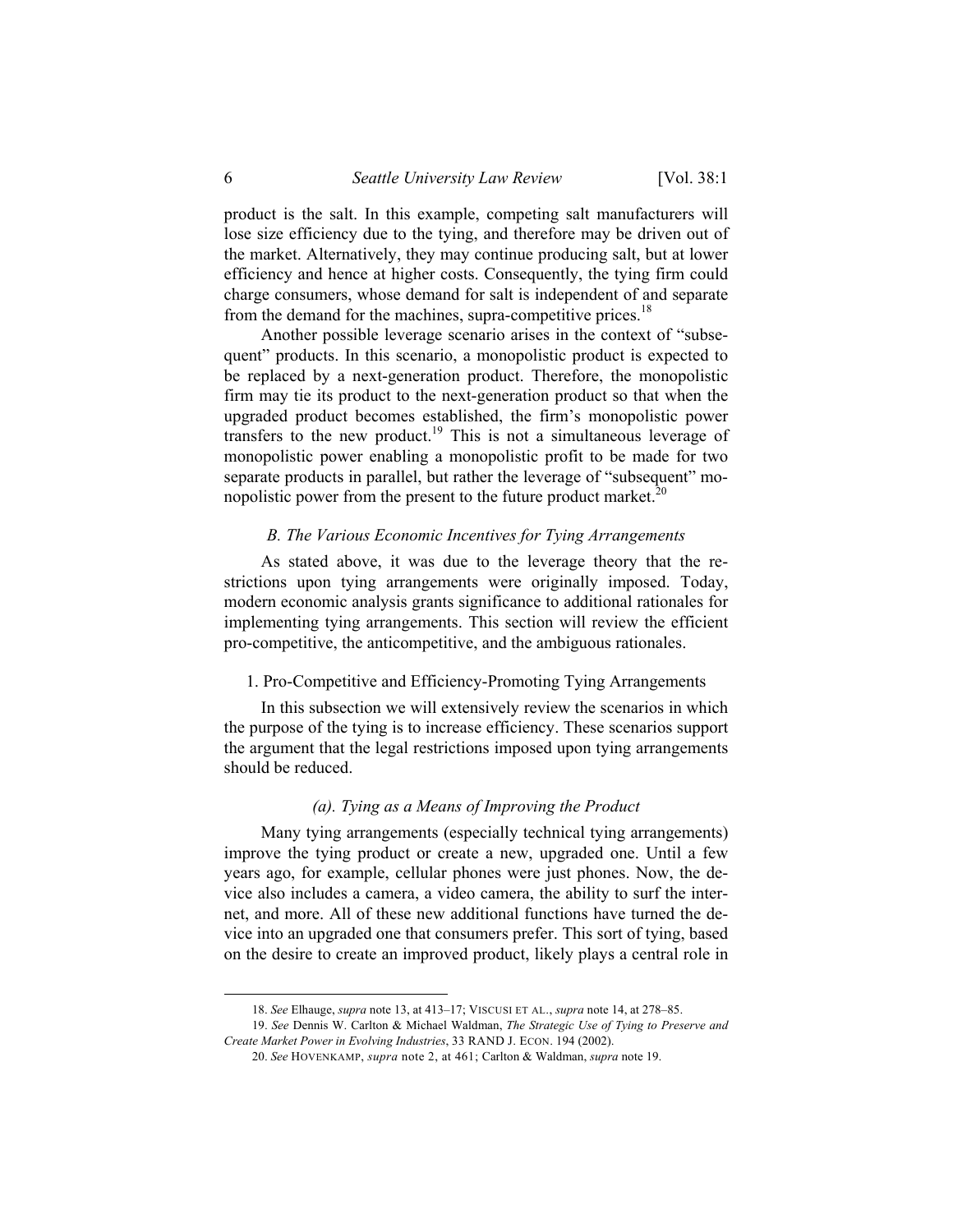high technology and new economy markets. These areas of industry—in which innovation and investment in research and development are very high—are characterized by the upgrading and integration of various products, functions, and features. Therefore, in principle, the widespread technical tying of products benefits consumers and the economy.<sup>21</sup>

#### *(b). Tying as a Means of Saving Production Costs*

It is often cheaper to join or combine products during the manufacturing process.<sup>22</sup> For example, when manufacturing vehicles, it is presumably cheaper and easier to install windshield wipers, air conditioners, radio systems, and spare tires in the production line assembly. In the past, the car could be purchased without these features, but today it is cheaper to get them all at once than to add them one at a time. In addition, it is often not economically worthwhile for the manufacturer to set up several production lines to give the consumer the option to buy the car with or without the tied product. Also, the tying may lead to maximizing size efficiency if, as a result, the quantity produced by the manufacturer of both the tying and the tied products increases.<sup>23</sup>

### *(c). Tying as a Means of Reducing Marketing Costs*

Tying products and marketing them together can also reduce their overall marketing costs. One example is an electronic product manufacturer that has to decide whether to market the product together with the batteries required for its operation. If the manufacturer is required to offer consumers both the option of purchasing the product with the batteries and also the option of purchasing it without the batteries, the product's marketing costs may rise significantly. This is because a double marketing system for these two options would involve additional costs in handling, packaging, storing, shipping, maintaining a constant supply of both options, and so on. $^{24}$  In other cases, combining the marketing of two products saves internal administrative costs simply because it might be cheaper to unify the customer service system so that it provides solutions to the range of services or products marketed.<sup>25</sup>

 <sup>21.</sup> *See, e.g.*, VISCUSI ET AL., *supra* note 14, at 276–80. For further discussion, see, for example, BORK, *supra* note 10, at 378–79.

<sup>22.</sup> *See, e.g.*, BORK, *supra* note 10, at 378–79; Evans & Salinger, *supra* note 2, at 52–66.

 <sup>23.</sup> BORK, *supra* note 10, at 378–79; *see also* PHILLIP E. AREEDA & HERBERT HOVENKAMP, ANTITRUST LAW: AN ANALYSIS OF ANTITRUST PRINCIPLES AND THEIR APPLICATION ¶ 1717b1 (3rd ed. 2007); Evans & Salinger, *supra* note 2, at 75–82.

<sup>24.</sup> *See* AREEDA & HOVENKAMP, *supra* note 23, ¶ 1717d2; Evans & Salinger, *supra* note 2, at 52–66.

<sup>25.</sup> *See* AREEDA & HOVENKAMP, *supra* note 23, ¶ 1717b1; BORK, *supra* note 10, at 379; HOVENKAMP, *supra* note 2, at 457–58.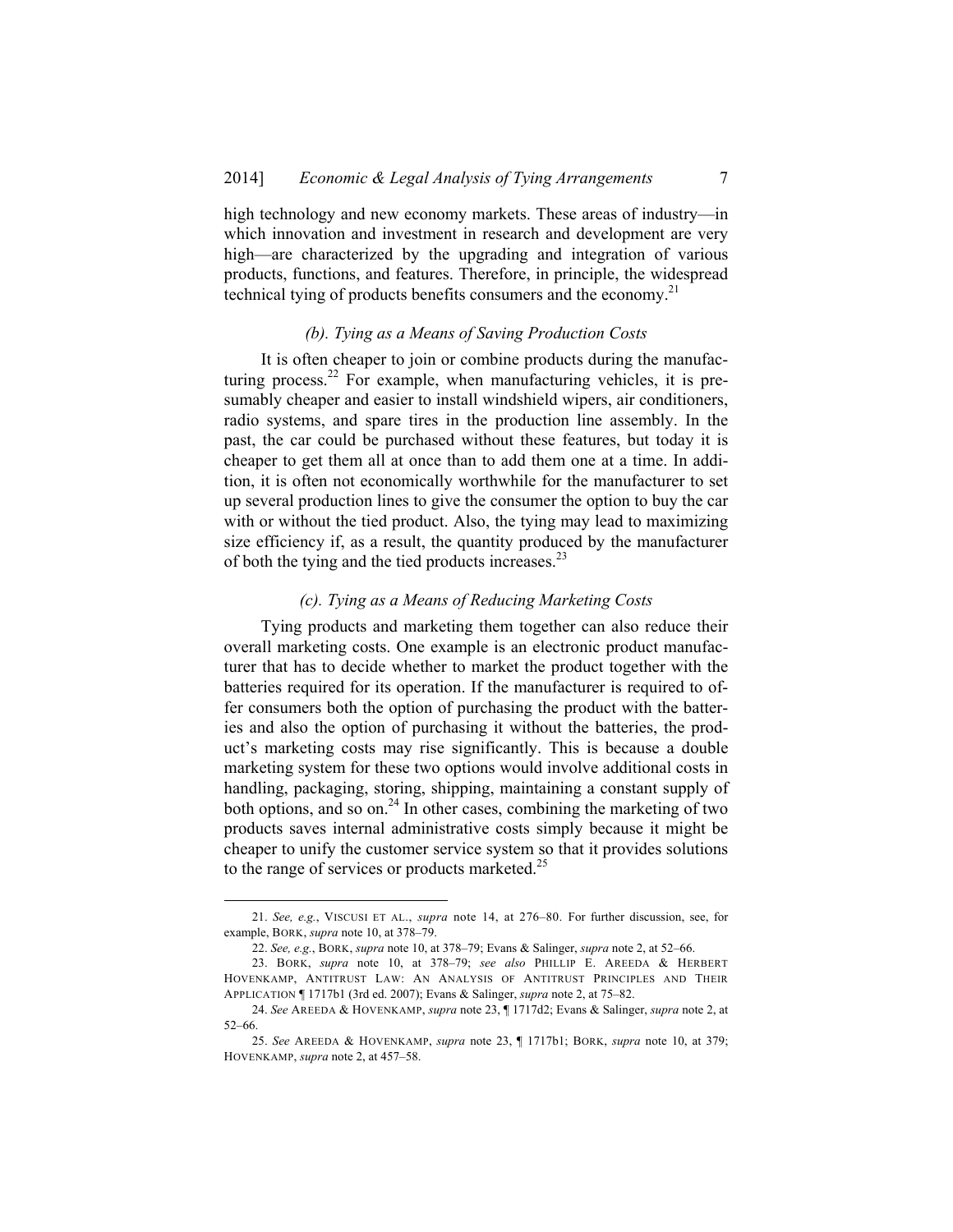### *(d). Tying as a Means of Protecting Reputation*

In some cases, using the tying product necessitates the use of accompanying complementary products. If the complementary products do not meet certain criteria and standards, the operating quality of the tying product could be reduced, which could have negative implications for its reputation. To overcome this concern, firms can tie the complementary products to the tying product to ensure that the complementary products meet all the requirements necessary for the proper operation of the tying product. IBM,<sup>26</sup> International Salt,<sup>27</sup> and Jerrold Electronics<sup>28</sup> all relied on this justification for their tying arrangements.

One might ask why the tying is necessary since it would theoretically be sufficient for the firm to just inform buyers of the advantages and necessity of purchasing all the complementary components from it directly. After all, the firm and the purchasers share a common interest in the product's proper operation. The answer may be that the attempt to persuade or inform all consumers regarding the need to purchase the complementary products from the firm in order for the product to operate correctly could be more expensive than tying the products. Also, we can assume that there will always be some consumers who will be suspicious of the firm's motivations when it offers to sell them additional products. $29$ 

Additionally, the firm could, as a substitute for the tying, list the technical requirements for the complementary products so consumers could buy these products in the open market. This alternative, however, may prove to be more expensive than the possibility of tying, since it is very difficult to ensure that consumers will indeed purchase complementary products that meet the requirements.<sup>30</sup> In addition, there would probably be many cases in which the consumers themselves would lack the required expertise to correctly evaluate the suitability of the competitors' complementary products to the firm's product requirements.<sup>31</sup>

Finally, the tying can be a means of dealing with a "free rider" problem, as in the case of Chicken Delight.<sup>32</sup> Chicken Delight licensed franchisees to operate its restaurants and required them to purchase the

 <sup>26.</sup> *See* Int'l Bus. Machs. Corp. v. United States, 298 U.S. 131 (1936).

<sup>27.</sup> *See* Int'l Salt Co. v. United States, 332 U.S. 392 (1947).

<sup>28.</sup> *See* United States v. Jerrold Elecs. Corp., 187 F. Supp 545 (E.D. Pa. 1960), *aff'd per curiam*, 365 U.S. 567 (1961).

<sup>29.</sup> *See* AREEDA & HOVENKAMP, *supra* note 23, ¶ 1717b; POSNER, *supra* note 10, at 201.

<sup>30.</sup> *See, e.g.*, Michael A. Salinger, *Business Justification Defenses in Tying Cases*, *in* ISSUES IN COMPETITION LAW AND POLICY 1911, 1923 (Wayne D. Collins ed., 2008).

<sup>31.</sup> *See* AREEDA & HOVENKAMP, *supra* note 23, ¶ 1716a; BORK, *supra* note 10, at 379–81; and VISCUSI ET AL., *supra* note 14, at 268.

<sup>32.</sup> *See* Siegel v. Chicken Delight, Inc., 448 F.2d 43 (9th Cir. 1971).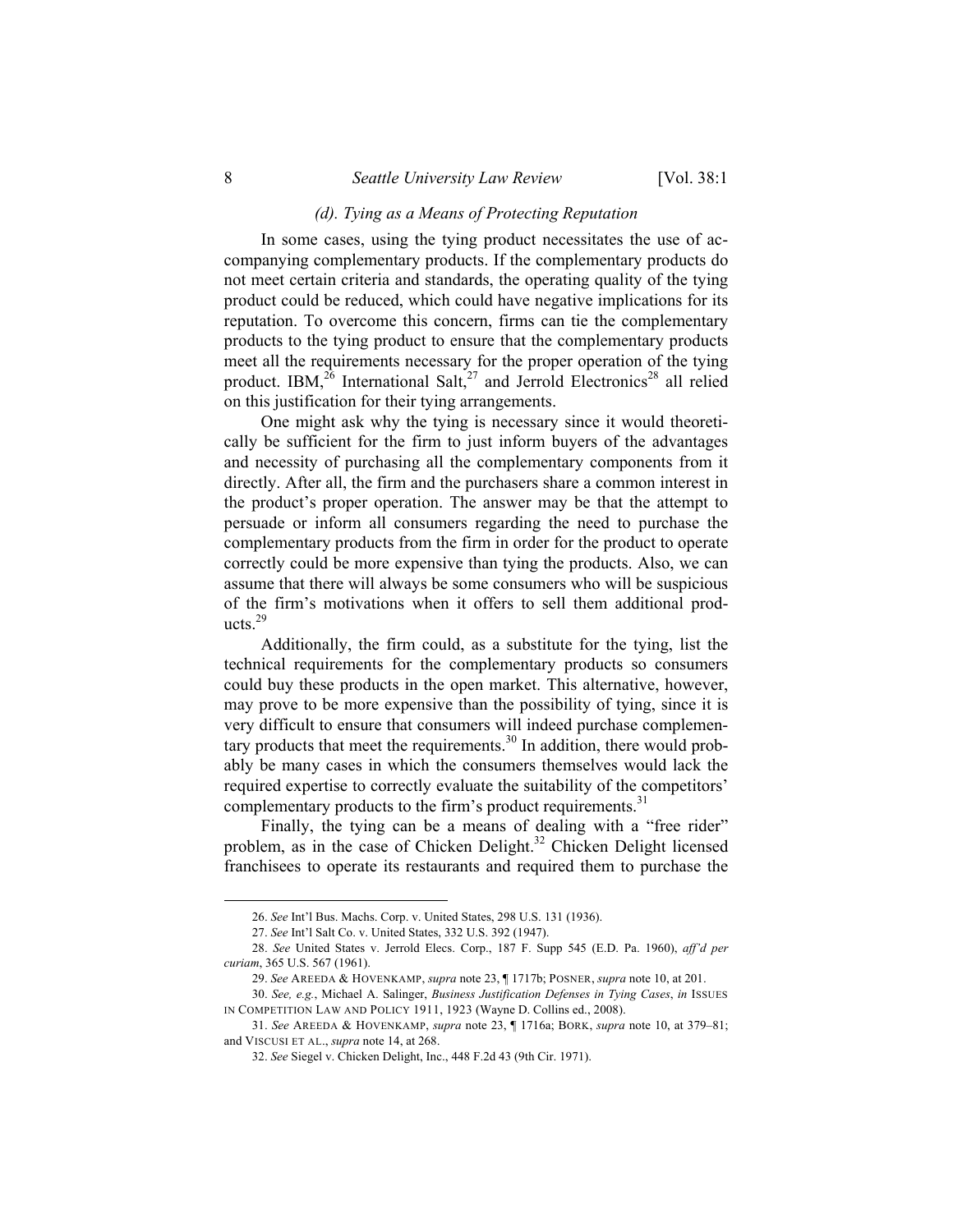kitchen equipment and certain supplies. $33$  This was to keep franchisees from buying cheaper, lower quality kitchen equipment and supplies from a competing source while relying on the chain's general reputation for their sales.<sup>3</sup>

# *(e). Tying as a Means of Reducing the Risk Involved in Entering the Market*

Tying arrangements may serve to reduce the sunk and fixed costs required to enter markets, as illustrated in the context of franchising agreements.<sup>35</sup> Assume that the market value of a franchise license of a well-known food chain amounts to \$1,000,000. The franchisee is making a very dangerous investment. If the venture fails, this large sum will be lost. Therefore, the food chain can sell the franchise for a reduced price, say \$200,000, but tie the franchise to the various products distributed through the franchise at prices higher than their market price. Thus, the chain reduces the entrepreneur's sunk and fixed costs, but increases the entrepreneur's variable costs. If the venture fails, the entrepreneur will lose only the sunk and some of the fixed costs, which are significantly lower in this situation. In contrast, if the venture succeeds, the chain will charge the real market value for the franchise through the payments for the tied products it supplies to the franchisee. Consequently, the food chain reduces the risk involved in entering the market on the entrepreneur's part, as well as the barrier to entry involved in raising the capital. In addition, by so doing, the food chain can signal to other potential entrepreneurs that the prospects for a new franchise's success are high because the food chain can only make a profit if the franchisee succeeds.

## 2. Anticompetitive Tying Arrangements

#### *(a). Tying Serving to Leverage Monopolistic Power*

As evident from the discussion in Part II.A.3 above, in theory, leveraging monopolistic power is possible when:

- the tied product has a complementary usage but also an independent one;
- the tying closes a significant segment of the tied product market; and

 <sup>33.</sup> *See id.*

<sup>34.</sup> *See* VISCUSI ET AL., *supra* note 14, at 268.

<sup>35.</sup> *See* Erik Hovenkamp & Herbert Hovenkamp, *Tying Arrangements and Antitrust Harm*, 52 ARIZ. L. REV. 925, 964–66 (2010).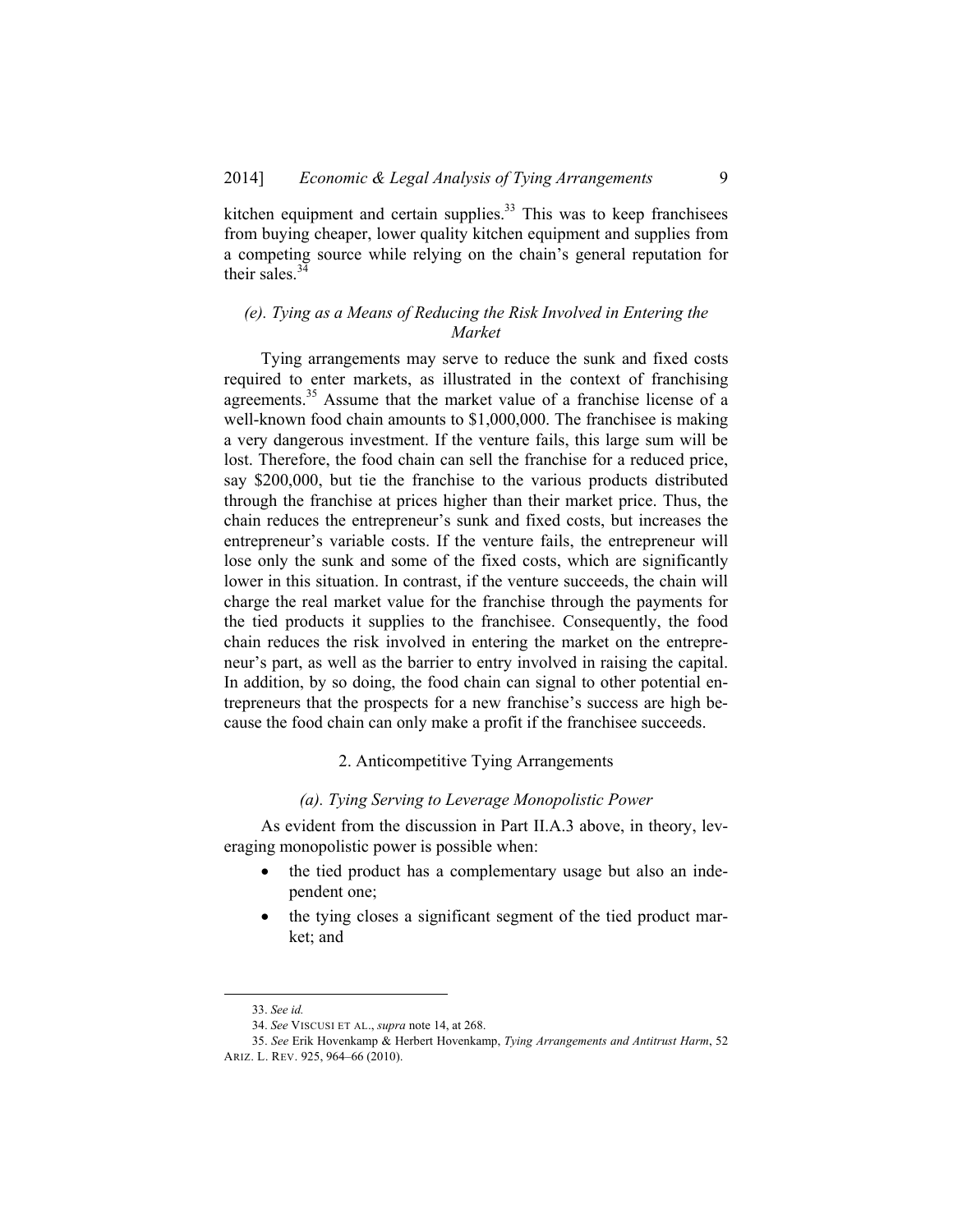• a significant size efficiency dimension in producing the tied product exists.

In such a scenario, tying that forecloses a significant segment of the tied product market harms competing firms' efficiency. As a result, these firms will lose part of their ability to compete, and might have to leave the market completely. Thus, the tying firm can obtain monopolistic profits from those consumers who purchase only the tied product separately.

While this scenario is possible at the theoretical level, it is not very probable. First, the tying firm has to invest the resources necessary to manufacture the output required to foreclose the tied product market to earn only a limited monopolistic profit for a small part of this manufactured quantity. Second, if the tied product market was competitive prior to the tying, then we must assume that at a certain production stage the size efficiency is exhausted. From this point onwards, additional production is less efficient, making the additional growth in production an efficiency disadvantage. In such a situation, inefficient manufacturing of the tied product by the tying firm would reduce its monopolistic profits. Third, in order for the leveraging scenario to succeed, there must be high barriers to entry to the tied product market; otherwise, new competitors would enter this market and lower the tied product's price.

The other leverage scenario presented in Part II.A.3 above involves leveraging monopolistic power to a "subsequent" product that is expected to replace the existing product in the future. In this scenario, the manufacturer with market power for the current product may tie both generations' products (to the extent that this is possible) in order to leverage or transfer its monopolistic power to the new product.<sup>36</sup> However, it is not clear how probable this scenario is because it requires the tying of two products which serve a similar consumer function (as we assume that one product is supposed to replace the other). In addition, competing firms may succeed in manufacturing the new generation product before the current manufacturer does, and thus win the market.

#### *(b). Tying as a Means of Raising Market Barriers to Entry*

Tying may raise barriers to entry into the tying or the tied product market, since it may compel a new manufacturer to enter both markets simultaneously, consequently bearing higher entry costs and risk levels.<sup>37</sup> For example, assume that there is a monopolistic manufacturer of home computers that ties the computer to the computer screen it manufactures.

 <sup>36.</sup> *See* Carlton & Waldman, *supra* note 19.

<sup>37.</sup> *See* HOVENKAMP, *supra* note 2, at 461–62.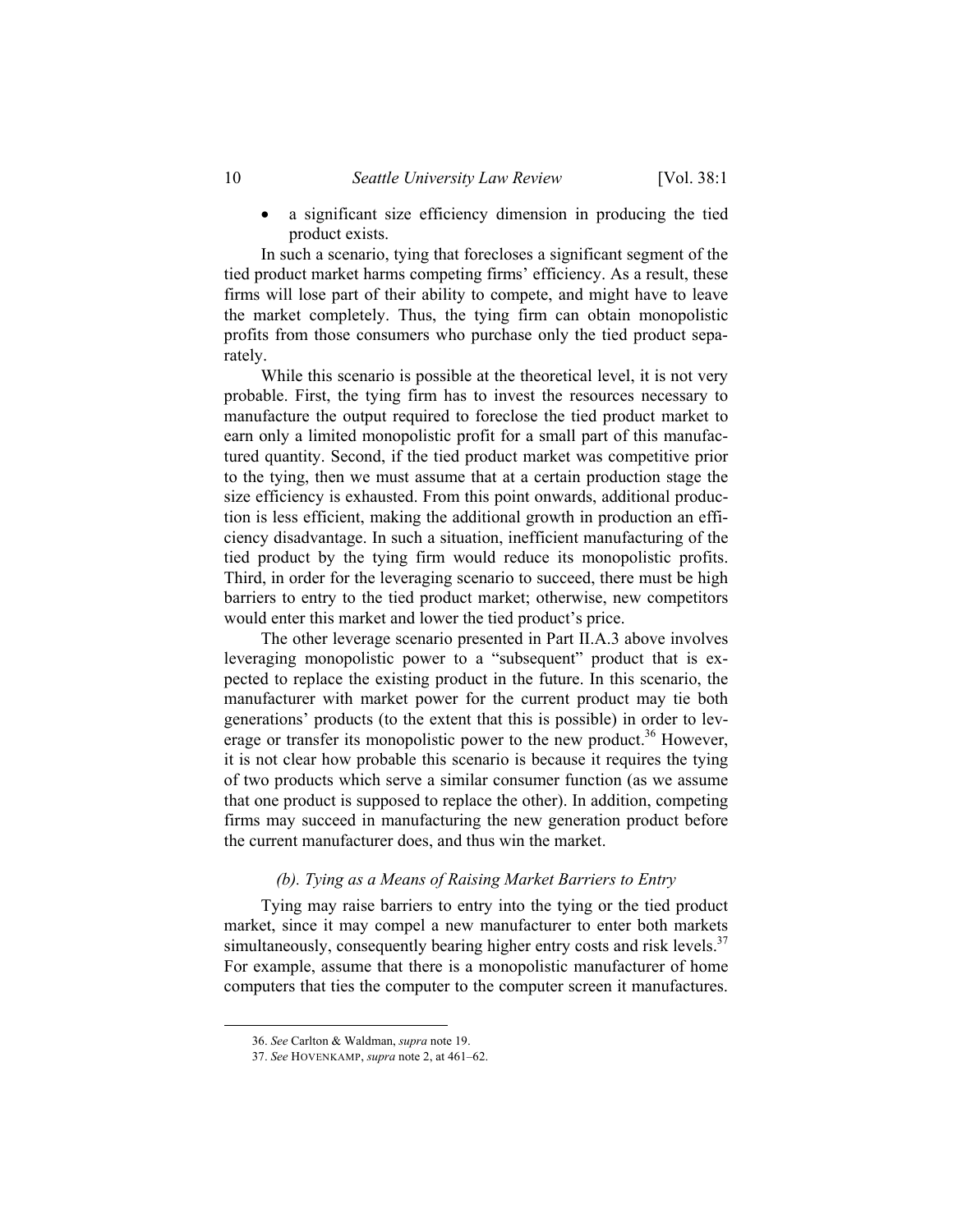In addition, assume that prior to the tying, the computer screen market was competitive. Because computer screens are used predominantly in combination with home computers, the tying drives all competing computer screen manufacturers out of the market. In this situation, a competitor interested in entering the home computer manufacturing market would be forced to enter the computer screen manufacturing market as well.

However, there are several considerations that weaken the validity of this argument and make it less probable. First, the tying may be efficient. In this case, the raising of barriers to entry would merely constitute a side effect to the desirable aims behind the tying.<sup>38</sup> Second, if the tying is inefficient, the tying firm becomes an easier target for potential competitors because it is easier to compete with an inefficient firm than with an efficient one. Assuming that the tying is not efficient, a new computer manufacturer and a separate computer screen manufacturer could coordinate with one another, and each enter the relevant market and compete more successfully with the monopolistic firm.<sup>39</sup> Third, the tying firm must invest the resources necessary to manufacture the output required to foreclose the tied product market. Supposing that the tied product market was competitive prior to the tying, producing all (or most) of the market output would probably be less efficient, and therefore would reduce the firm's monopolistic profit. Finally, this scenario requires high barriers to entry to both the tying and the tied product markets.

### *(c). Evading Price Control*

Tying may be profitable when a monopolistic firm's prices are subject to regulatory control so that the firm cannot charge the full optimal monopolistic price for the product. The tying of an unregulated product enables the monopolistic firm to charge a supra-competitive price for the tied product. By so doing, the firm could extract the monopolistic profit withheld from it due to price control over the tying product.<sup>40</sup> Manufacturers of public utilities—electricity, water, telephony, etc.—are best suited to use such tying arrangements because, in numerous cases, these manufacturers constitute natural monopolies or possess a monopolistic

 <sup>38.</sup> In this context it should be noted that improving efficiency in general constitutes a barrier to entry, because now new firms will also have to increase their efficiency in order to compete. Antitrust law should not condemn firms for applying cost-reducing measures, even if by so doing, they harm competitors. *See, e.g.*, James C. Cooper et al., *Vertical Antitrust Policy as a Problem of Inference*, 23 INT'L J. INDUS. ORG. 639, 647 (2005).

<sup>39.</sup> *See* BORK, *supra* note 10, at 374–75; HOVENKAMP, *supra* note 2, at 462. However, we cannot ignore that the need to coordinate entry with another manufacturer involves additional costs and risks.

<sup>40.</sup> *See* HOVENKAMP, *supra* note 2, at 464–66; *see also* BORK, *supra* note 10, at 376.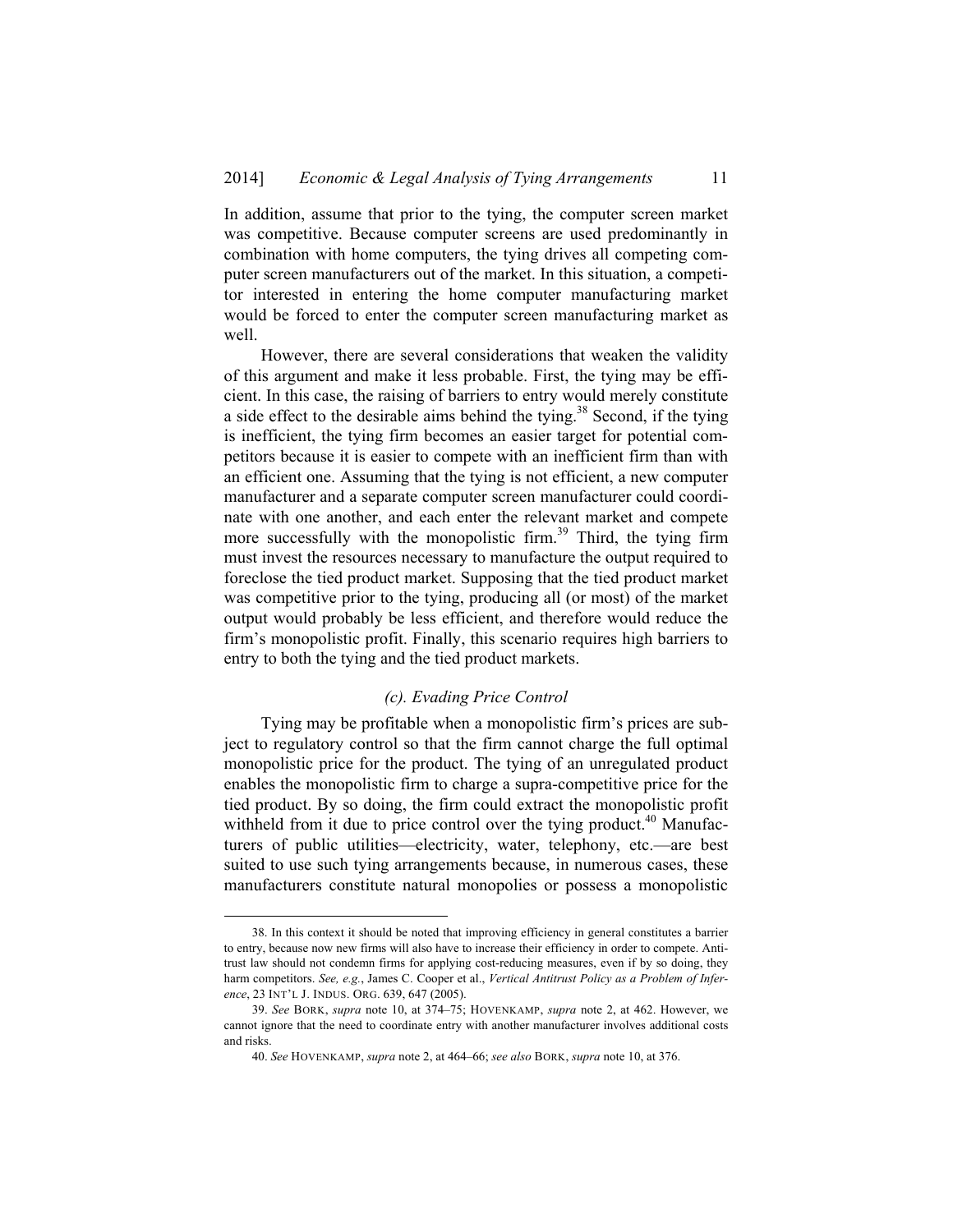status granted by law; in other words, their prices are controlled and the demand flexibility is usually low at the price point determined by the regulator (consequently the profit could increase significantly if the price were raised). $41$ 

Assume that a firm has an exclusive license to provide telephone services and that its rates are under supervision. As a result, the firm cannot charge the optimal monopolistic price for its services. However, if the firm ties the provision of telephone services to the supply of telephones, it can charge a high price for the telephones (assuming that the telephones' price is not controlled), thus increasing its monopolistic profits.<sup>42</sup>

## *(d). Tying as a Means to Prevent Entry into the Tying Product's Market*

In the past few years, a theory that is a clear outcome of the *Microsoft* case<sup> $43$ </sup> has been developed, which attempts to demonstrate specific circumstances in which tying could be anticompetitive. This is a scenario in which the tying prevents entry into the tying product market. There are two conditions necessary for this scenario to be realized. First, the tied product can only be used with the tying product. Second, by producing the tied product, a competitor would be able to enter the tying product market in the future. Therefore, if the tying forecloses the tied product market, the tying firm could thus prevent the entry of competing firms into the tied product market and, subsequently, to the tying product market.

The *Microsoft* case elucidates this theory. Microsoft was deemed to have a monopoly in the market of operating systems for home computers (the Windows software), and enjoyed "network externalities" (occurring whenever consumers benefit from the increase in the number of consumers).<sup>44</sup> Microsoft, it was argued, feared the entry of Netscape into the Internet browser market through Netscape Navigator, which became successful and was widely used by consumers. Microsoft allegedly feared

 <sup>41.</sup> *See* BORK, *supra* note 10, at 376.

 <sup>42.</sup> Some consider this scenario as a sort of "leveraging," but in fact, the monopolistic firm uses the tying in order to exhaust the monopolistic profit denied in the tying product market. The monopolistic firm cannot extract monopolistic profit from *both* the tying and the tied product markets. *See* VISCUSI ET AL., *supra* note 14, at 275–80.

<sup>43.</sup> *See* United States v. Microsoft Corp., 253 F.3d 34 (D.C. Cir. 2001).

 <sup>44.</sup> An example of this phenomenon is the telephone market, in which the more consumers who are connected to the network, the greater the benefit each consumer derives from the product. Regarding Microsoft, it was argued that developers prefer to develop applications for the operating system that has the most users in order to increase their sales. Therefore, the more widespread the operating system is, the more applications will be created for it. This, in turn, will increase consumer demand for the software. In such markets there is a tendency for the formation of dominance of the first firm able to create a network of consumers. *See, e.g.*, VISCUSI ET AL., *supra* note 14, at 316–17.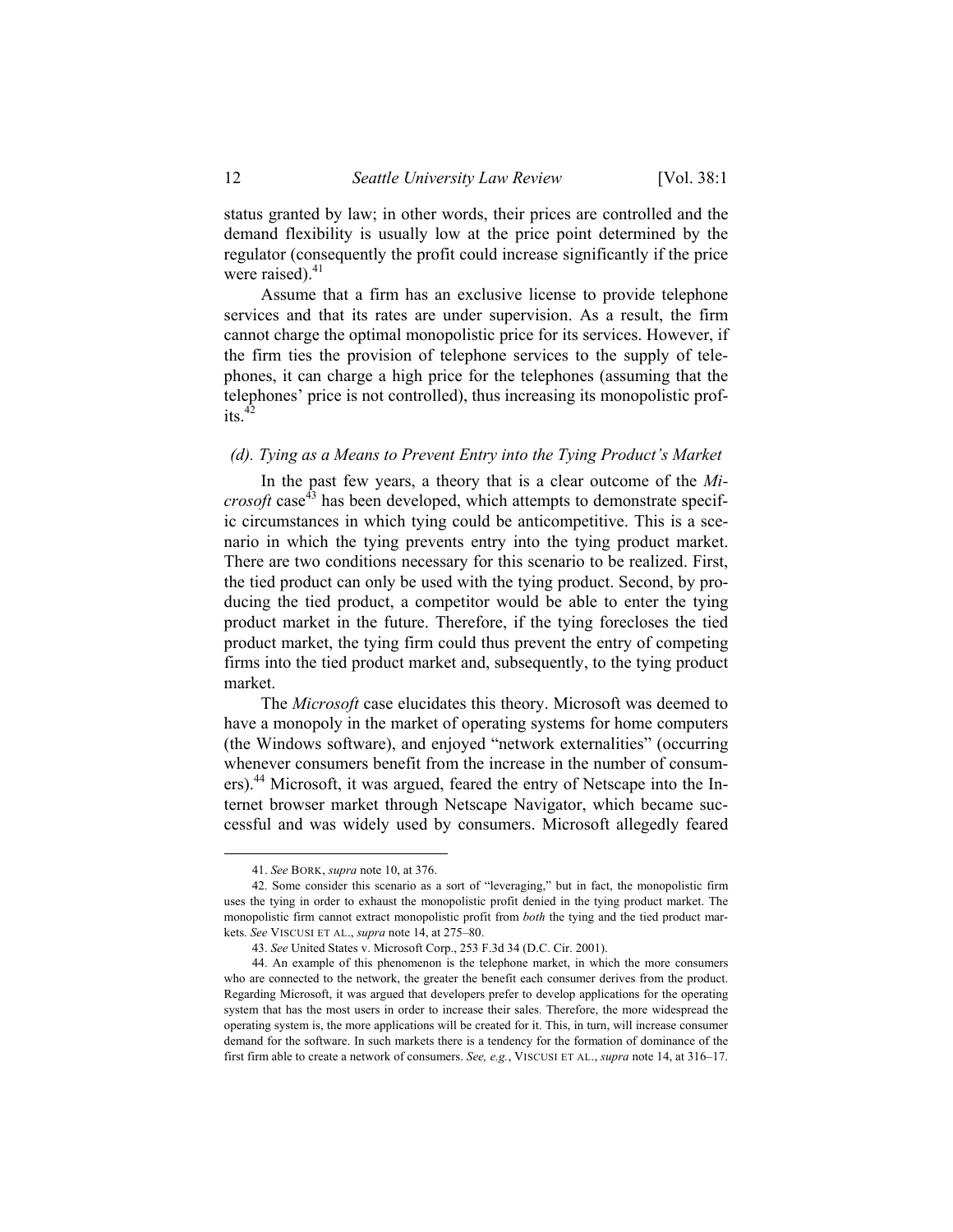that Netscape would establish a network of consumers for Navigator that would enable it, in the future, to upgrade the Navigator software so it could serve as a substitute for Microsoft's Windows software.<sup>45</sup> Therefore, Microsoft decided to eradicate its potential rival by developing its Internet browser, Internet Explorer, and tying it to the Windows software. Since computer purchasers did not require two Internet browsers, Netscape was rapidly pushed out of the market.<sup>46</sup>

# *(e). Tying Arrangements as a Means of Establishing Oligopolistic Cooperation*

Tying arrangements can facilitate oligopolistic collusion when the tying firms require consumers to purchase the tied product at a particular price, unless there is another firm offering the product at discount.<sup>47</sup> If the prevailing market price of the tied product is higher than the competitive price as a result of oligopolistic or cartelistic collusion, then such tying may actually help to reinforce the collusion. In fact, the consumers will seek out the firms that sell the tied product at discount. As a result, the firms producing the tied product will find it increasingly difficult to deceive each other, so their collusion will become more robust.<sup>48</sup>

This scenario, however, is less relevant to the topic of this Article, since it does not necessitate the existence of monopolistic power. Therefore it is reasonable that the collusion among the tying firms would be tested according to the rules dealing with concerted actions, rather than according to monopolistic unilateral conduct analysis.

#### *(f). Tying as a Means for Predatory Behavior*

Predatory pricing may occur when a monopolistic firm sells its product at a price lower than its manufacturing cost. Thus, some argue, the monopolistic firm may drive competitors out of the market.<sup>49</sup> Similarly, the monopolistic firm can sell the tied product at a significant discount, or even for free. If the total price for the bundled products is lower than its overall manufacturing cost, then a similar effect to that of predatory pricing may occur.<sup>50</sup>

 <sup>45.</sup> *See Microsoft Corp.*, 253 F.3d at 53–55.

<sup>46.</sup> *See* VISCUSI ET AL., *supra* note 14, at 275–80, 332–42; Elhauge, *supra* note 13, at 417–18.

 <sup>47.</sup> For this type of tying arrangement, see*,* for example, *Int'l Salt Co. v. United States*, 332 U.S. 392 (1947) and *N. Pac. Ry. Co. v. United States*, 356 U.S. 1 (1958), discussed in more detail *infra* Part II.

<sup>48.</sup> *See* HOVENKAMP, *supra* note 2, at 463–64.

<sup>49.</sup> *See, e.g.*, Matsushita Elec. Indus. v. Zenith Radio Corp., 475 U.S. 574, 588–90 (1986); *see also* Brooke Grp. Ltd. v. Brown & Williamson Tobacco Corp., 509 U.S. 209, 226–27 (1993).

<sup>50.</sup> *See, e.g.*, HOVENKAMP, *supra* note 2, at 403–07.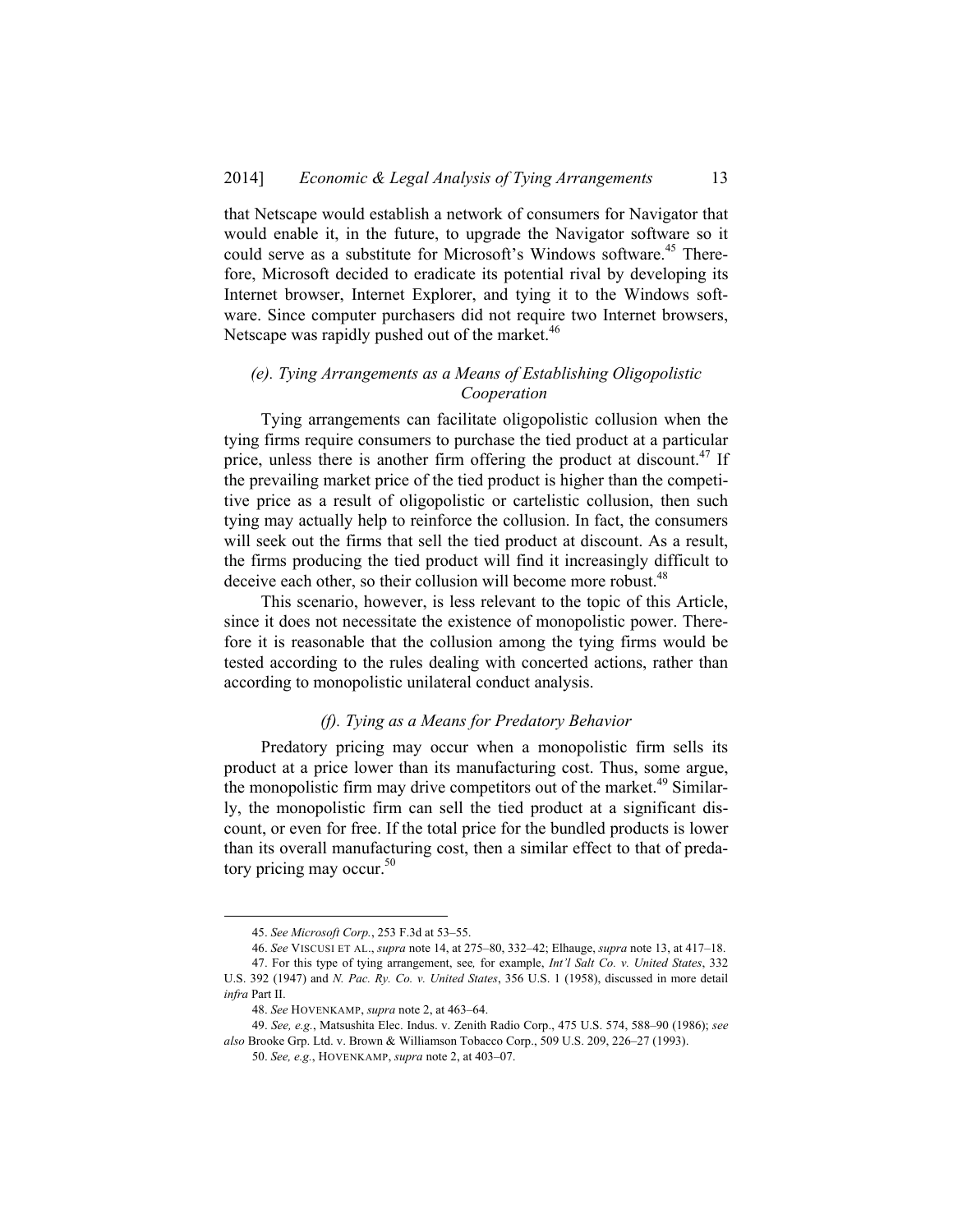### 3. Tying Arrangements with Ambiguous Effects

# *(a). Tying as a Means of Price Discrimination and Metering the Extent of Product Use*

Monopolistic firms can use tying arrangements to effectively price discriminate and extract the maximal price (or close to it) that each of their consumers is willing to pay for the product. Thus, the monopolistic firm can increase its profit beyond the profit level that it could extract by setting a single effective price for all purchasers.<sup>51</sup> In principle, there are three factors that usually prevent price discrimination: (1) the monopolistic firm usually does not know each consumer's maximal price because consumers have no interest in revealing this information, and an attempt to obtain it would, in most cases, be very costly; (2) arbitrage markets; and  $(3)$  antitrust restrictions on price discrimination.<sup>5</sup>

The monopolistic firm can nevertheless price discriminate under the following cumulative conditions: (1) the tied product is a complement to the tying product and is used in varying amounts with the latter; and (2) the usage of the tied product varies for different purchasers in a way that positively correlates to the value of the tying product to each purchaser.<sup>53</sup> For example, purchasers of printers who use more ink than other purchasers utilize their printers more frequently and derive more value from their use. Therefore, a monopolistic manufacturer of printers can tie the sale of the printers to the ink, while charging a lower price for the printer (perhaps even the competitive price), but a higher price for the ink. Thus, effectively, the manufacturer succeeds in extracting higher prices from the consumers who have greater appreciation for the use of the printers and make greater use of them. At the same time, consumers whose demand for printers is lower, make less use of the printers, thus consuming less ink, and therefore pay an effectively lower price.<sup>54</sup>

The effects of these tying arrangements are not necessarily detrimental. While, on one hand, this tying allows the monopolistic firm to extract the consumer surplus, on the other hand, it could increase the output manufactured.55 The greater the quantity produced, the smaller the

 <sup>51.</sup> *See* BORK, *supra* note 10, at 376–77; *see also* HOVENKAMP, *supra* note 2, at 467.

<sup>52.</sup> *See* Robinson–Patman Act, 15 U.S.C. § 13 (1936).

<sup>53.</sup> *See* BORK, *supra* note 10, at 376–77; *see also* HOVENKAMP, *supra* note 2, at 467.

 <sup>54.</sup> The tying makes it possible to distinguish between consumers who appreciate the product more or less. There is no possibility of arbitrage because, formally, all consumers pay the same price for the printer and for each unit of ink; therefore, the tying does not violate the restriction on price discrimination.

 <sup>55.</sup> If the monopolistic firm can sell the product to each consumer according to the maximal price the specific consumer is willing to pay, then the firm will produce and sell provided the cost of producing one unit of the marginal product is lower than the price the marginal consumer is willing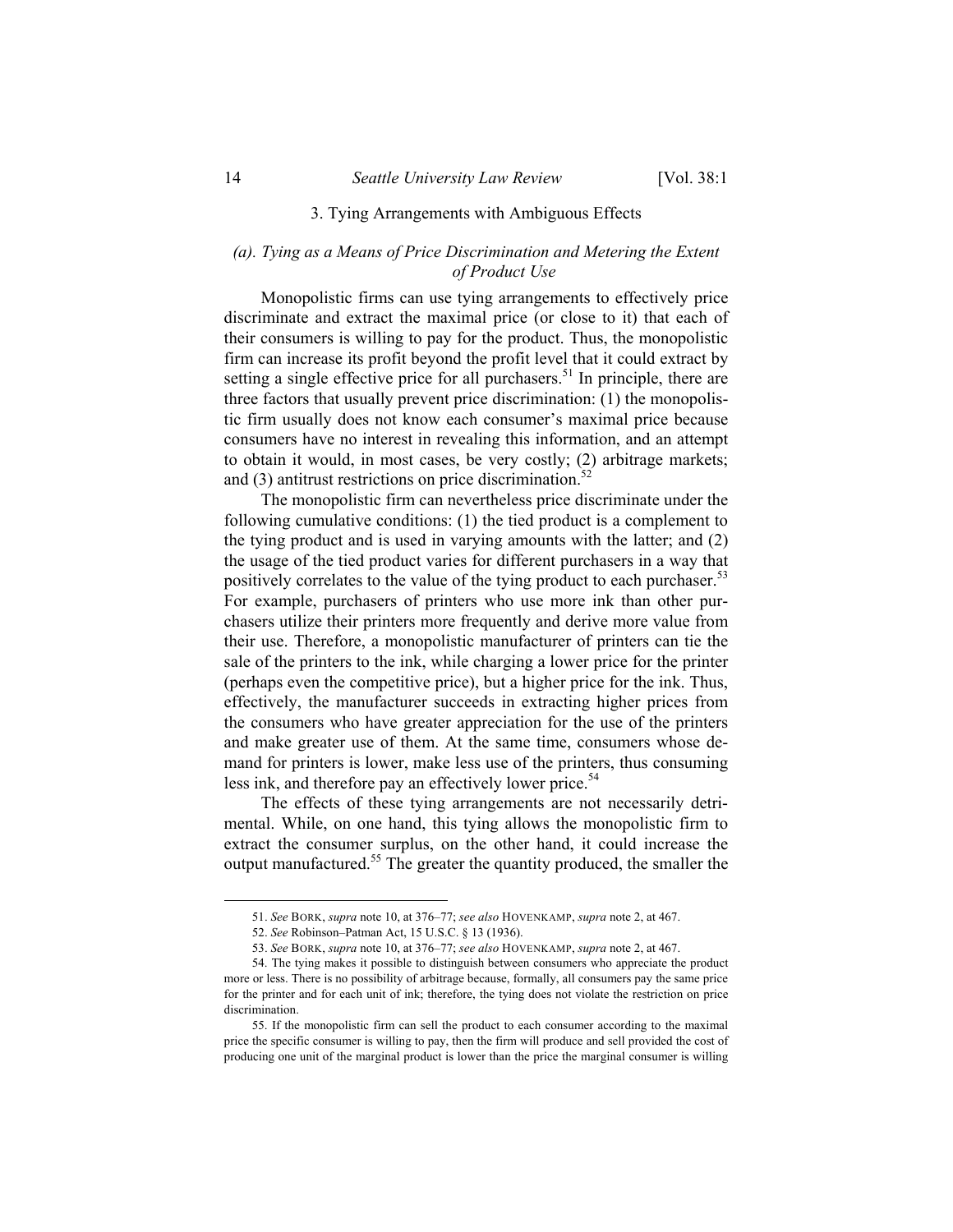total welfare loss (known as the "dead weight loss") would be, to the point of its complete cessation in cases of perfect effective price discrimination.56 In addition, price discrimination that leads to production increase can also lead to realizing the size efficiency, thus reducing production costs.<sup>57</sup>

Apart from price discrimination, tying can also serve to measure the extent of product use (metering), and accordingly, to determine the product's appropriate price.<sup>58</sup> To return to the printer example, let us now assume that the machines are not sold to consumers but leased for a particular period of time, after which they are returned to the manufacturer. The extent of the machines' use during the leasing period is directly connected to their amortization. The manufacturer can tie the leasing of the machines to the ink, and by so doing, the sale of the ink will cover the cost of the amortization resulting from the machines' use. This rationale is also valid in scenarios where the manufacturer undertakes to maintain and repair the machines, since the manufacturer can return the additional costs involved through selling the ink to the lessees.<sup>59</sup> The tying in these scenarios is intended to set the real price for using the products, so it does not have an undesirable economic effect.

Finally, tying for the purpose of price discrimination is also feasible when products are tied using a fixed ratio. In these cases, price discrimination is possible if purchasers have a different evaluation of the worth of different products.<sup>60</sup> Such scenarios may exist, for example, in marketing films to television stations or distributing them to cinemas.<sup>61</sup> Assume that two television stations, A and B, are interested in purchasing a license to show films produced by company Z, which has two films: X and Y. Station A is willing to pay \$7,000 for film X and \$3,000 for film Y, while station B is willing to pay \$3,000 for film X and \$7,000 for film  $Y<sub>1</sub><sup>62</sup>$  Also assume that company Z is forbidden from discriminating the prices of its films (for example, due to a legal prohibition). In this scenario, company Z can sell the license for showing film X to station A for \$7,000 and the license to show film Y to station B for \$7,000, and thus make a total of \$14,000. However, if company Z ties both films and charges a price of \$10,000 for the bundle, it can sell the package to both

1

to pay for it. So in cases of perfect price discrimination, the monopolistic firm will produce the competitive quantity and thus increase total welfare.

 <sup>56.</sup> For a detailed mathematical explanation, see VISCUSI ET AL., *supra* note 14, at 271–75.

 <sup>57.</sup> AREEDA & HOVENKAMP, *supra* note 23, ¶ 1717b1(B).

<sup>58.</sup> *See* BORK, *supra* note 10, at 377–78; HOVENKAMP, *supra* note 2, at 470.

 <sup>59.</sup> BORK, *supra* note 10, at 377–78.

<sup>60.</sup> *See* GEORGE J. STIGLER, THE ORGANIZATION OF INDUSTRY 165–70 (1968).

<sup>61.</sup> *See, e.g.*, United States v. Lowe's, Inc., 371 U.S. 38 (1962).

 <sup>62.</sup> This numerical example is based, inter alia, on HOVENKAMP, *supra* note 2, at 471.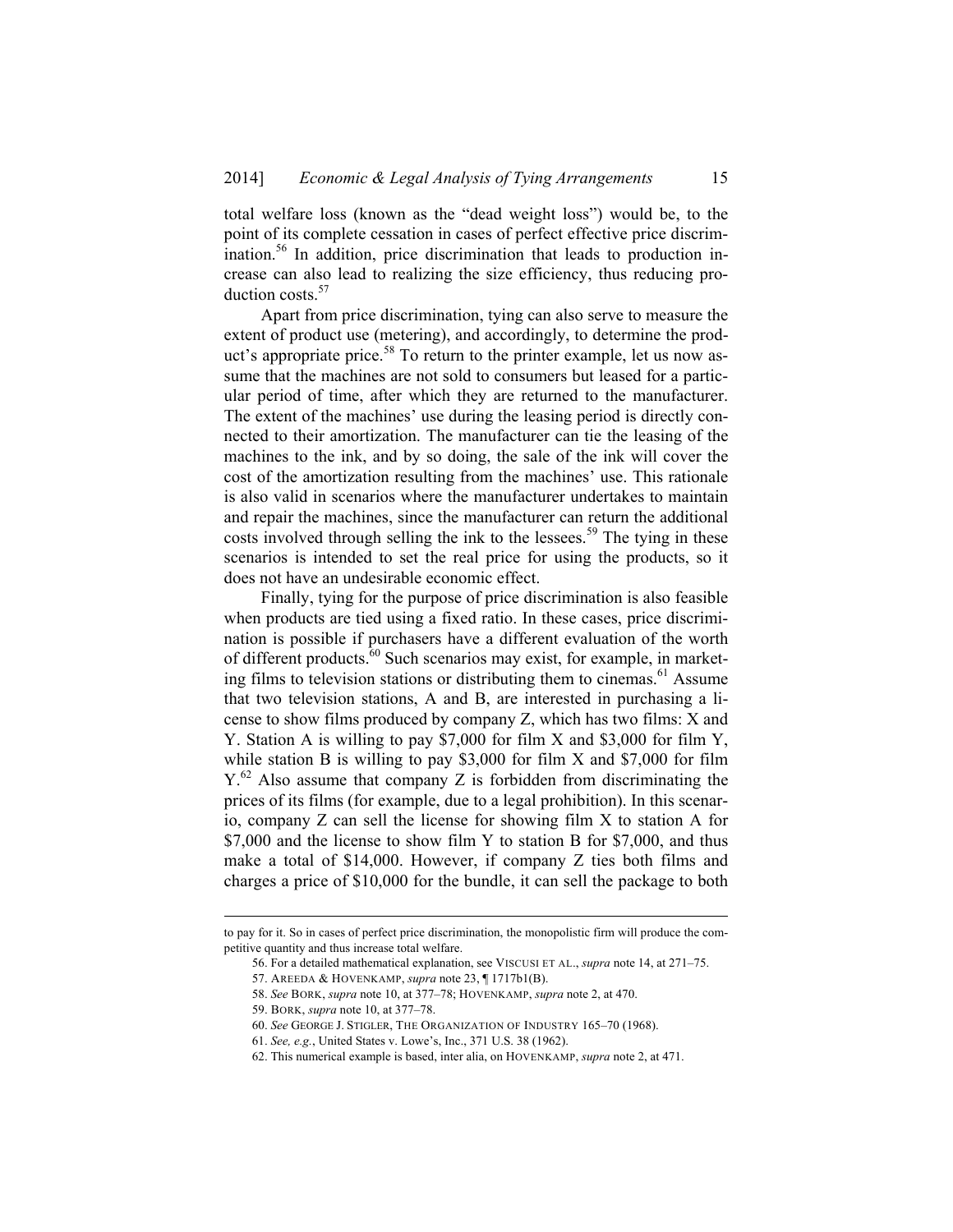stations and make a total of \$20,000. The marketing of the package could be considered price discrimination since each station evaluates the worth of each film differently. In any case, this tying does not necessarily have an undesirable effect in terms of total or consumer welfare since it enables both films to be shown on both stations.<sup>63</sup>

#### *(b). Tying as a Means to Eliminate the Double Marginalization Problem*

The double marginalization problem arises when two manufacturers (or service providers) with market power at adjacent vertical stages of production set supra-competitive prices independently.<sup>64</sup> Assume that a product is manufactured by one monopolistic firm and retailed by another monopolistic firm. The manufacturing firm will set the monopolistic price when it sells the product to the retailer, but the retailer will charge additional monopolistic rent from consumers. Hence, the final product's price will be higher than the optimal monopolistic price, while the output sold will be lower.<sup>65</sup> In this case, the manufacturer can integrate downstream to the retailing level by tying the product to its distribution and thus eliminate the double markups.<sup>66</sup> The double marginalization problem can also arise in the horizontal context, when two complementary products are sold by two monopolistic firms.<sup>67</sup> The elimination of the double markups increases output and lowers prices, and thus contributes to both total and consumer welfare.<sup>68</sup>

## *(c). Extracting the Individual Consumer Surplus When the Consumer Purchases More than One Unit of the Tying Product*

Professor Elhauge argues that in certain circumstances a monopolistic firm could extract the individual consumer surplus in addition to the monopoly surplus. $69$  This situation could occur when the tying and

1

 <sup>63.</sup> For additional references, *see* BORK, *supra* note 10, at 377–78; *see also* VISCUSI ET AL., *supra* note 14, at 269–70.

<sup>64.</sup> *See, e.g*., Joseph J. Spengler, *Vertical Integration and Antitrust Policy*, 58 J. POL. ECON. 347 (1950).

<sup>65.</sup> *See, e.g.*, *id.*

<sup>66.</sup> *See, e.g*., HOVENKAMP, *supra* note 2, at 472–73.

<sup>67.</sup> *See, e.g.*, Giuseppe Dari-Mattiacci & Francesco Parisi, *Substituting Complements*, 2 J. COMPETITION L. & ECON. 333 (2006). The theory can be traced back to Courno's analysis of the pricing of complementary products produced by monopolies. *Id.*

 <sup>68.</sup> These tying arrangements, however, have the potential of raising barriers to entry into both product markets because new competitors would have to enter both markets simultaneously. Although the effects of these tying arrangements could, therefore, be argued to be ambiguous, empirical evidence, as will be elaborated *infra*, suggests that their net-effect is probably pro-competitive. *See, e.g.*, Cooper et al., *supra* note 38, at 648.

<sup>69.</sup> *See* Elhauge, *supra* note 14, at 407–13.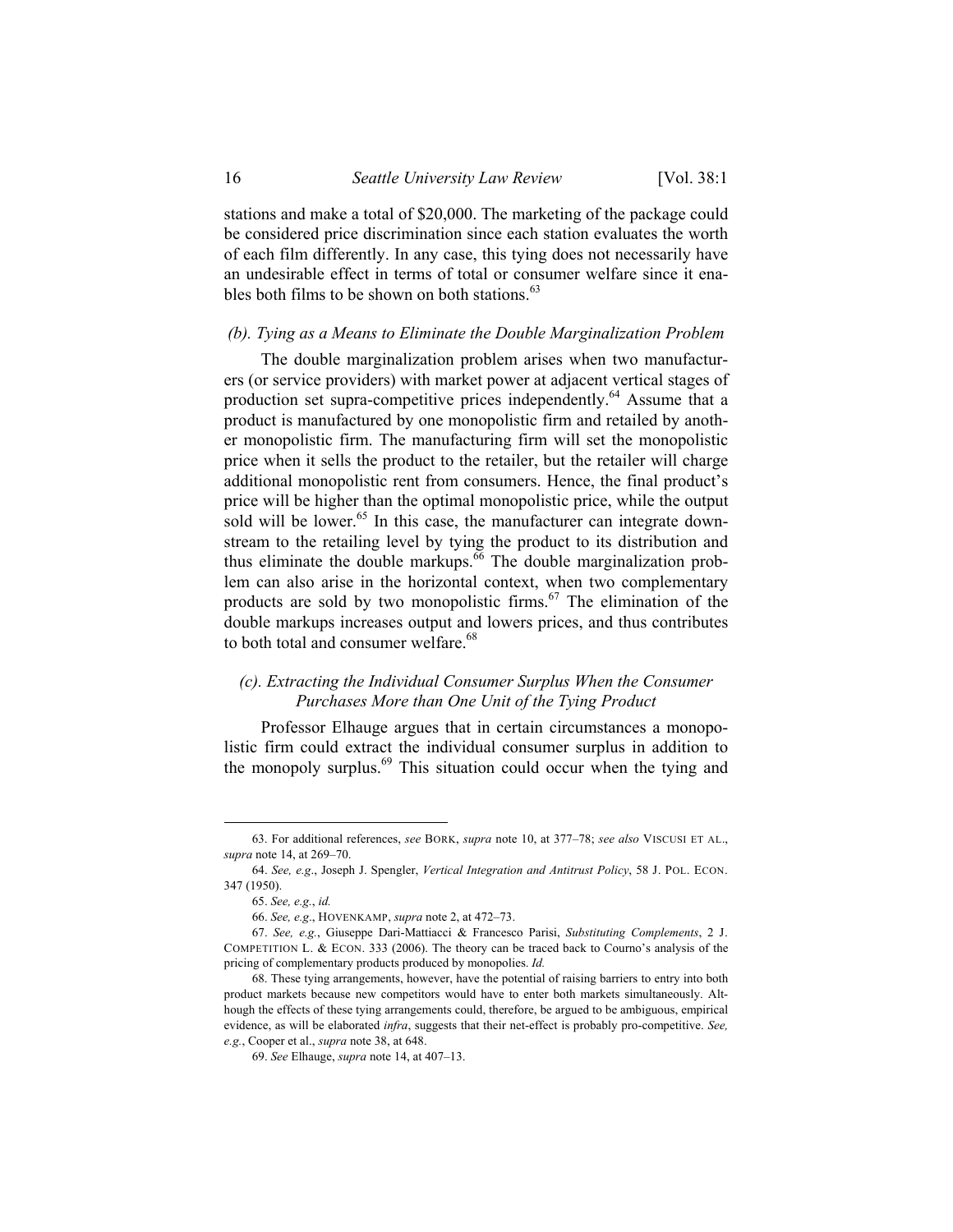the tied products are complementary products and when the consumer buys a certain quantity of the tying product, rather than just one unit.

Consider the printer market for example, with the tied product being the ink, where each large business and organization purchases a considerable quantity of printers. The firm could theoretically extract the consumer surplus—or at least part of it—by setting a monopolistic price for the printers and a higher than competitive price for the ink, while granting a quantity discount for any additional ink purchased.<sup>70</sup> This is based on the assumption that although the firm charges the monopolistic price for the printers, individual consumer surplus still remains because only the last printer purchased by the consumer creates a benefit worth the price.<sup>71</sup> In fact, the previous printers purchased grant more gain than they cost.<sup>72</sup>

The tying in this scenario would not increase the total welfare loss. It would, however, harm consumer welfare since it would transfer the consumer surplus to the monopolistic firm. It should be noted that in this scenario there is no leverage in the classic sense, but rather the extraction of the monopolistic surplus and the capturing of the consumer surplus for the tying product by the monopolistic firm.

It could actually be more profitable for the monopolistic firm to set the competitive price for the printers, with the price of ink being set at the highest level and decreasing gradually with each additional purchase. This way, the firm can extract the entire manufacturer surplus as well as the entire consumer surplus. In this situation, the market output would equal the competitive market output, and thus, despite the consumer welfare loss, the total welfare loss would be eliminated. Therefore, in consideration of the total welfare, this option is preferable to a situation of monopolistic pricing without tying. $^{73}$ 

 <sup>70.</sup> *Id.*

<sup>71.</sup> *Id.* 

<sup>72.</sup> *Id.*

 <sup>73.</sup> It seems that the scenario where the monopolistic manufacturer extracts the individual consumer surplus is not probable for a number of reasons. First, it requires that consumers have similar individual diminishing marginal utility functions for the printers. Otherwise, the tying firm would have to implement a separate price plan of the tied product for each and every consumer—a task almost impossible to achieve. It would also be difficult to prevent arbitrage of the tied product, and perhaps setting different prices for different buyers would not be permitted under the Robinson– Patman Act, 15 U.S.C. § 13(a). Second, the tying firm would have to estimate the consumers' demand function in order to set the quantity discount plan for the tied product. However, according to economic theory, it is very difficult to estimate demand functions. For further discussion on this point, see AREEDA & HOVENKAMP, *supra* note 23, ¶¶ 506–07; Dennis W. Carlton, *Market Definition: Use and Abuse*, 3 COMPETITION POL'Y INT'L 3, 10–11 (2007); Robert G. Harris & Thomas M. Jorde, *Antitrust Market Definition: An Integrated Approach*, 72 CAL. L. REV. 1, 4 (1984).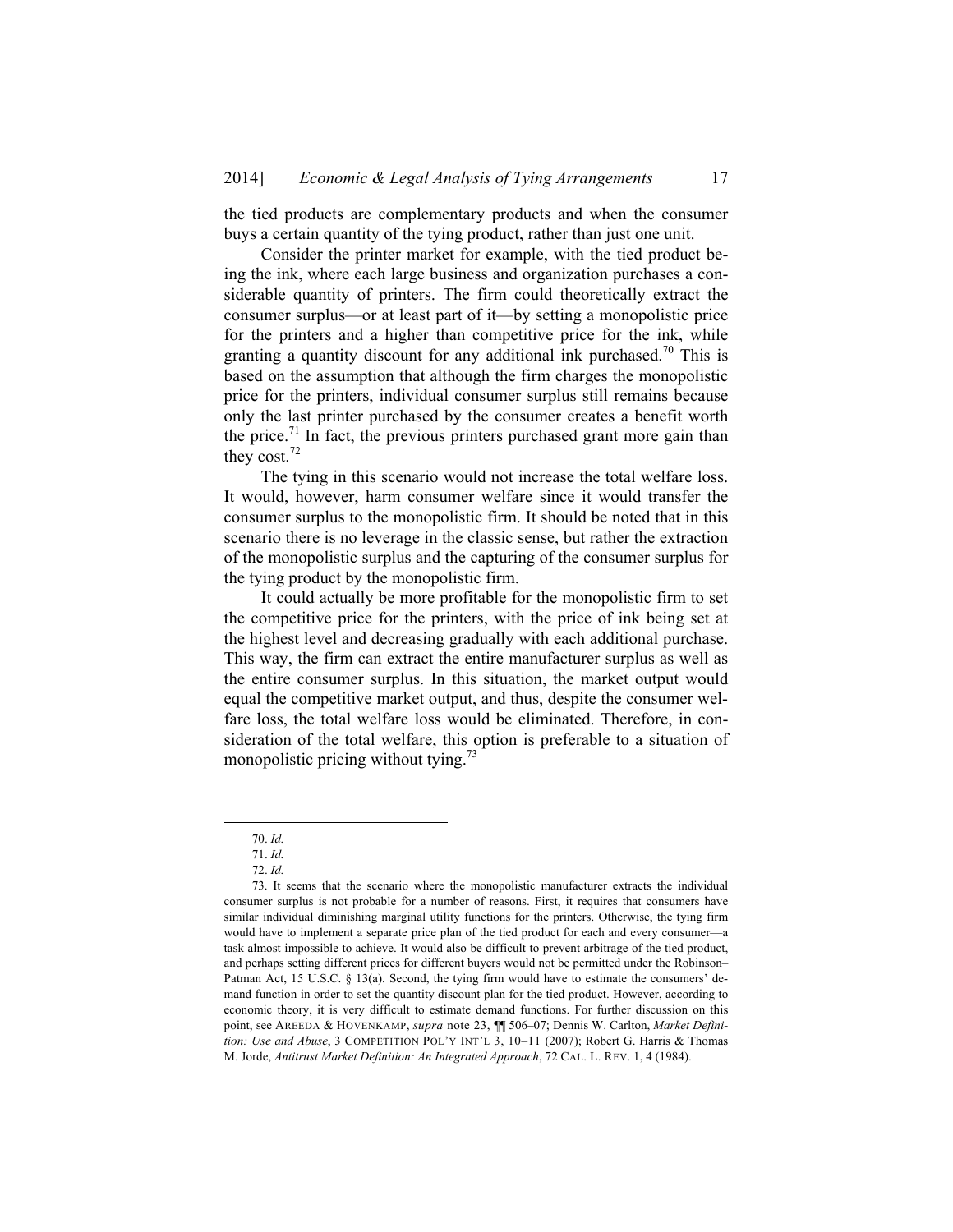### *(d). Tying as a Means to Influence the Input Usage Ratio*

Another theory suggests that tying, in certain circumstances, can influence the usage ratio of inputs.<sup>74</sup> This theory is largely based on the circumstances that arose in *Kodak*, where the respondents, independent service organizations, argued that Kodak held monopolistic power in the market for spare parts for its photocopiers.<sup>75</sup> Respondents also argued that Kodak tied the sale of parts to the provision of maintenance and repair services.76 Consequently, this tying forced consumers to use Kodak's maintenance and repair services if they wished to purchase spare parts for their photocopiers.

The theory proposes that such tying could influence the usage ratio of inputs.77 Assume that a manufacturer possesses monopolistic power in parts manufacturing for a certain product. The parts are sold to the product's owners combined with a repair service. For the product's owners, the parts and the repair service are complementary as well as substitute products, and their use ratio can be varied to some degree. If the price of parts increases, it could be more worthwhile to invest in additional repair hours in order to fix a broken part instead of replacing it.

Suppose that in a competitive market, an hour's labor costs \$10, while a new part costs \$50. Further assume that installing a new part instead of a worn-out part requires two hours of work in addition to the cost of the new part (a total of \$70), but that with an investment of eight hours of labor the worn-out part can be restored (costing \$80). In such a situation, the owners of the equipment would prefer to order a new part and invest two hours in its installation. Since this is the choice in a competitive market, this is the efficient ratio for input usage.

Assume now that the manufacturer sets the part's monopolistic price at \$70 per unit. In such a situation, instead of replacing the wornout part at a total cost of \$90, it would be more worthwhile for the equipment owner to invest eight labor hours in repairing the part, at a cost of \$80. Therefore, the monopolistic manufacturer should tie the parts with the repair service, so that replacing a new part or repairing a worn-out part would be performed by the manufacturer (so that it would not be possible to repair a worn-out part except through the manufacturer). Consequently, the manufacturer can increase the price of labor to \$12 per hour, and reduce the price of the part to \$66, thus making the equipment owner prefer to purchase the new part (with a total cost of \$90: \$66 for the part plus two hours of labor costing \$24) over repairing

 <sup>74.</sup> *See* HOVENKAMP, *supra* note 2, at 460–61.

<sup>75.</sup> *See* Eastman Kodak Co. v. Image Technical Servs., Inc., 504 U.S. 451 (1992).

<sup>76.</sup> *Id.* 

<sup>77.</sup> *See* HOVENKAMP, *supra* note 2, at 460–61.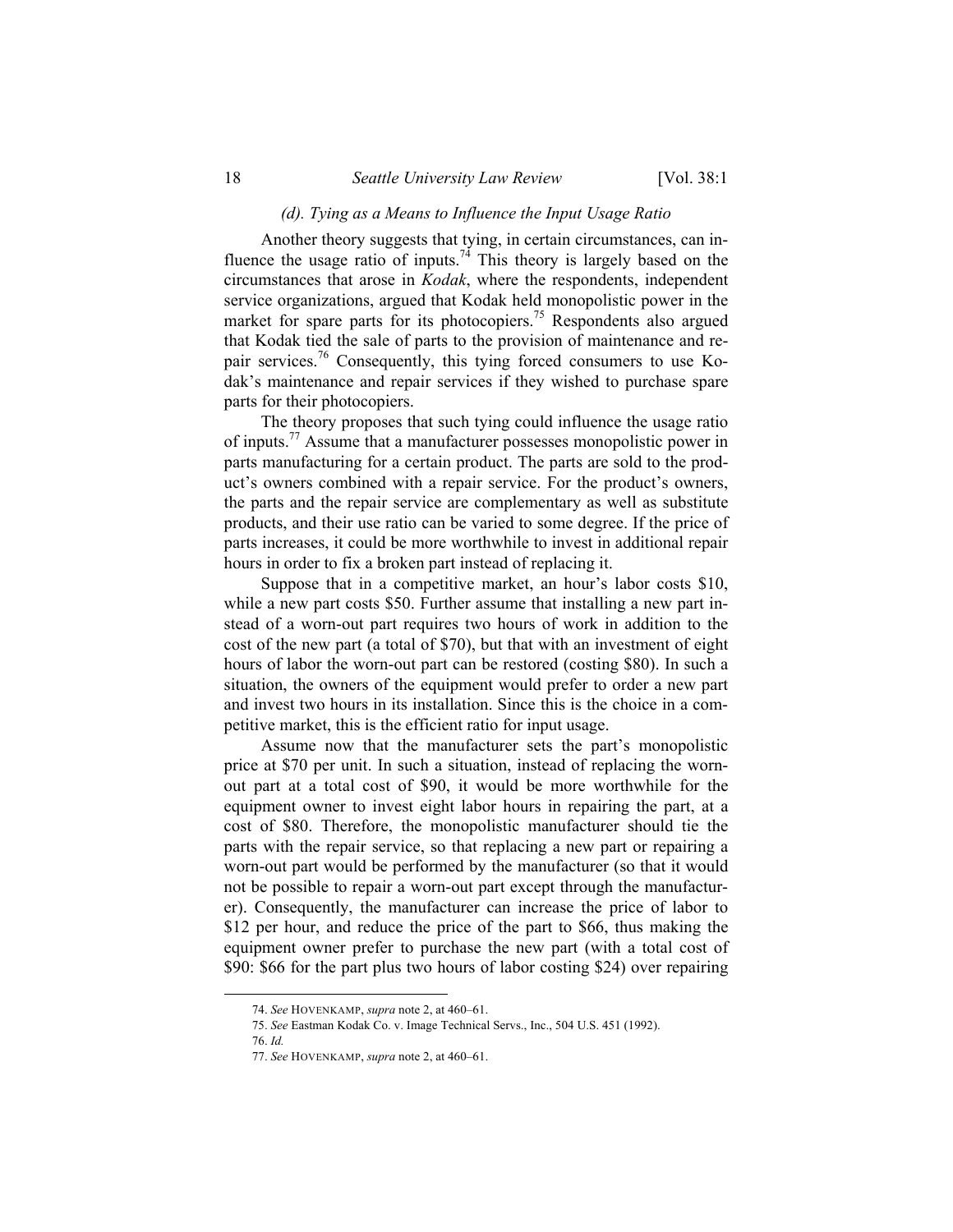the worn-out part, which would now cost \$96 (eight hours of labor each costing \$12).

Through tying, the manufacturer makes the consumers choose the input usage option preferable from the manufacturer's point of view, so she can charge the monopolistic price for the parts. However, by doing so she also reestablishes an efficient input usage ratio (a new part plus two hours of labor). Thus, the effect of this tying is not necessarily detrimental in terms of total welfare.

### *C. Tying Arrangements' Pro-Competitive Efficiency Versus Anticompetitive Potential—Theoretical and Empirical Analysis*

As elaborated in the previous sections, tying arrangements have significant pro-competitive efficiency but also anticompetitive potential. In order to determine the efficient legal rule for analyzing tying arrangements, we need to determine, to the extent possible, how common the beneficial tying arrangements are versus the harmful tying arrangements.

Theorists of the Chicago and Harvard Schools hold the position that the efficient and competitive tying arrangements constitute the lion's share of all tying arrangements.78 This assumption is based on the fact that tying arrangements are very common in completely competitive markets.<sup>79</sup> In such markets, the tying firm cannot "coerce" consumers to purchase the tied product. Therefore, presumably, the tying arrangements are efficient and beneficial for both the tying firm and the consumer public. These efficient results relate to the very tying, rather than to the market being competitive or monopolistic. Consequently, if tying arrangements in competitive markets have a significant efficiency potential, then this is also the case when the tying takes place in monopolistic markets.<sup>80</sup> In addition, many products are actually made up of a combination of several components that were considered separate products in the past. This verity supports the assumption regarding the prevalence of efficient tying arrangements. In fact, *all* tying arrangements may have competitive potential.81 By contrast, in order for the situations with the anticompetitive potential to occur, special conditions and circumstances must exist, some of which are not at all common.<sup>82</sup>

 <sup>78.</sup> *See, e.g.*, Evans & Salinger, s*upra* note 2, at 39–40, 89; Salinger, *supra* note 30, 1911–12, 1927–28.

<sup>79.</sup> *See, e.g.*, Evans & Salinger, s*upra* note 2, at 39–40, 89; Salinger, *supra* note 30, 1911–12, 1927–28.

<sup>80.</sup> *See, e.g.*, Evans & Salinger, s*upra* note 2, at 39–40, 89; Salinger, *supra* note 30, 1911–12, 1927–28.

<sup>81.</sup> *See* AREEDA & HOVENKAMP, *supra* note 23, ¶¶ 1717a, 1717c4.

<sup>82.</sup> *See, e.g.*, Evans & Salinger, s*upra* note 2, at 41. The theory that tying arrangements can harm competition is fragile "as anticompetitive equilibria emerge only under specific—and difficult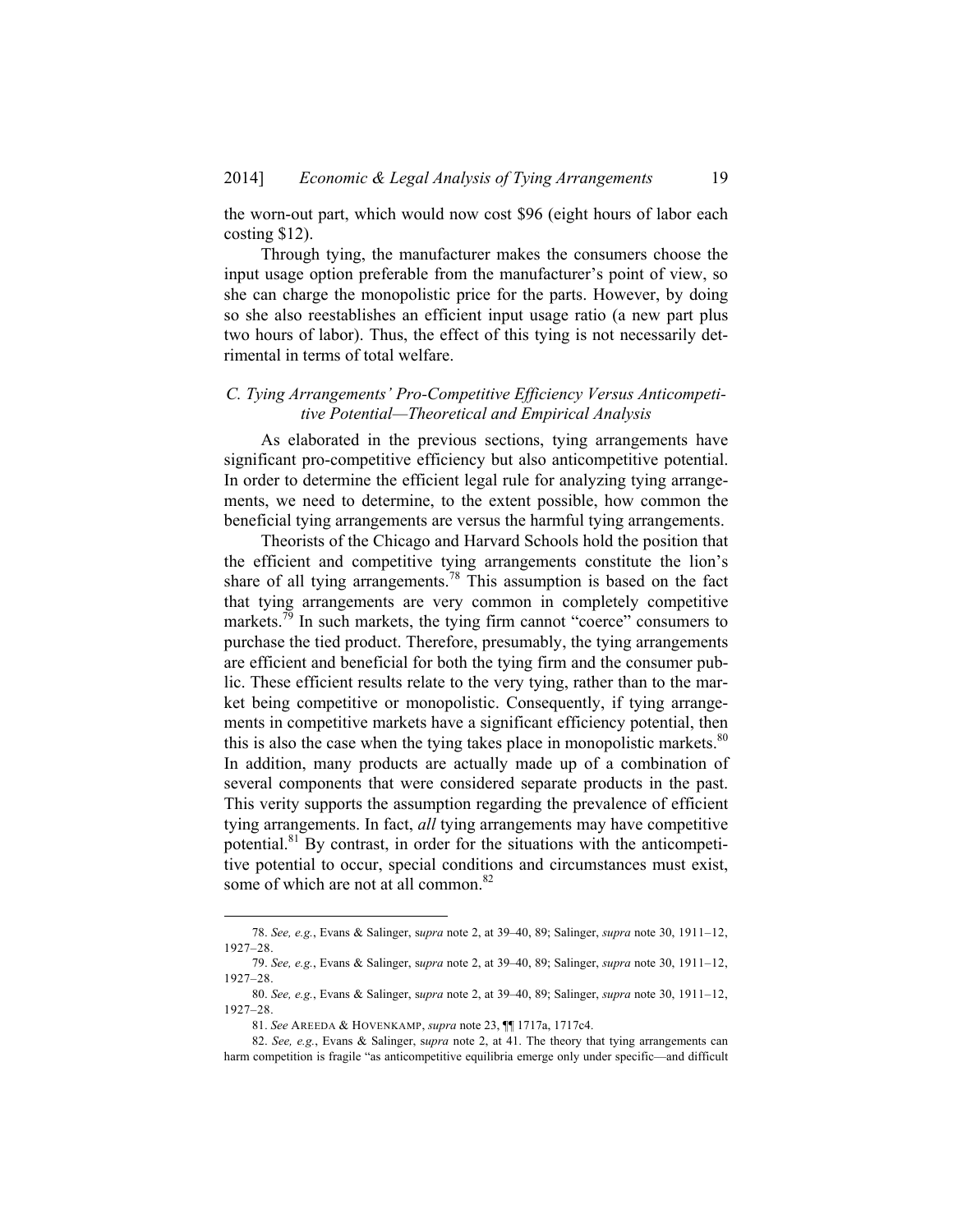Regarding the leverage theory, the Chicago-Harvard theorists assume that leveraging monopolistic power to obtain additional, double monopolistic profit is not possible in most scenarios (due to the single monopoly profit hypothesis). Only in exceptional situations where special circumstances occur can some leverage be possible.<sup>83</sup> Thus, based on the economic analysis presented above, there is no legal or economic justification in determining a general legal presumption against tying arrangements.

Professor Elhauge's position is that tying arrangements—if we exclude tying arrangements that promote efficiency—are more harmful than beneficial.<sup>84</sup> He argues that leveraging monopolistic power is possible in most of the existing scenarios, and in fact, the scenarios where leverage is impossible are the exception rather than the rule.<sup>85</sup> However, a careful reading of Professor Elhauge's position reveals that he does not deny the premise that among all tying arrangements, including those that promote efficiency, the majority are beneficial and pro-competitive.<sup>86</sup>

In recent years, growing literature of empirical economic analysis is attempting to evaluate the impacts of vertical restraints, which include tying arrangements, on consumer and total welfare.<sup>87</sup> Although much work is still to be done, the results are striking: according to most empirical studies, vertical practices have significant pro-competitive effects, as they tend to lower prices and increase output. $88$  Therefore, the empirical evidence supports the theoretical assumption that tying arrangements are

1

to verify—assumptions about (among other things) costs, demand, the nature of input contracts, conditions of entry, the slope of reaction functions, and the information available to firms." Cooper et al., *supra* note 39, at 641. In addition, it appears that "minor perturbations to these assumptions can reverse the predicted welfare effects of the practice in question." *See* Cooper et al., *supra* note 38, at 641.

<sup>83.</sup> *See, e.g.*, AREEDA & HOVENKAMP, *supra* note 23, ¶¶ 1716–17; BORK, *supra* note 10, at 372–75, 380–81; POSNER, *supra* note 10, at 197–99; Bowman, *supra* note 12, at 20–23; Hovenkamp & Hovenkamp, *supra* note 35, at 927.

<sup>84.</sup> *See* Elhauge, *supra* note 14, at 400–01, 419–20, 477–78.

<sup>85.</sup> *See id.* However, we should emphasize that according to Elhauge, leverage can occur even when the tying does not close a significant portion of the tied product's market. In contrast, the theorists of the Chicago and Harvard Schools do not refer to such scenarios as possessing anticompetitive potential. I will elaborate on this matter in Part IV, *infra*.

 <sup>86.</sup> An important issue that Professor Elhauge fails to address in this regard is how to sort out, ex ante, those anticompetitive tying arrangements from the majority of efficient arrangements. *See, e.g.*, Cooper et al., *supra* note 38, at 646; Michael D. Whinston, *Tying, Foreclosure, and Exclusion*, 80 AM. ECON. REV. 837, 855–56 (1990).

<sup>87.</sup> *See, e.g.*, Francine Lafontaine & Margaret Slade, *Exclusive Contracts and Vertical Restraints: Empirical Evidence and Public Policy*, *in* HANDBOOK OF ANTITRUST ECONOMICS 391, 408–09 (Paolo Buccirossi ed., 2007); Cooper et al., *supra* note 38, at 648–58.

<sup>88.</sup> *See, e.g.*, Lafontaine & Slade, *supra* note 87, at 408–09; Cooper et al., *supra* note 38, at 648–58.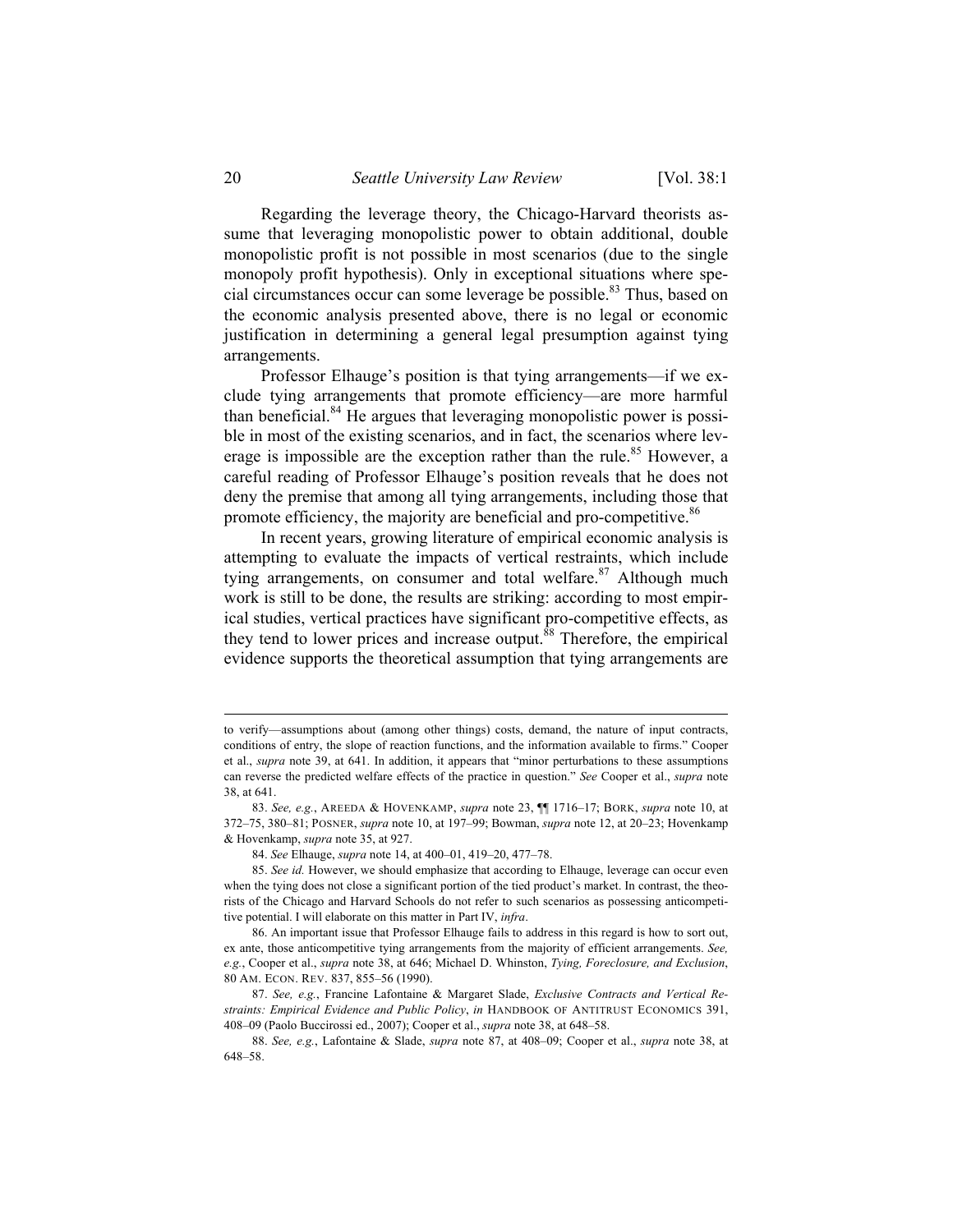likely to be efficient. After reviewing the empirical evidence, Cooper, Froeb, O'Brian and Vita conclude:

Empirical analyses of vertical integration and control have failed to find compelling evidence that these practices have harmed competition, and numerous studies find otherwise. Some studies find evidence consistent with both pro- and anticompetitive effects; but virtually no studies can claim to have identified instances where vertical practices were likely to have harmed competition.<sup>89</sup>

As will be elaborated upon in Part IV below, since both theoretical and empirical economic research support the assumption that tying arrangements are mostly pro-competitive, there is no justification in determining an a priori legal presumption against their implementation.

### III. THE CURRENT LAW OF TYING ARRANGEMENTS: A CRITICAL REVIEW

# *A. The Current Case Law*

Tying arrangements can be analyzed under Sections 1 and 2 of the Sherman Act, Section 3 of the Clayton Act, and Section 5 of the FTC Act.90 In the matter of *International Salt*, a manufacturer and a patent holder of salt machines tied the leasing of its machinery to the sale of the salt to be used by the machines.<sup>91</sup> The Supreme Court ruled that in order to protect competition in tied product markets, tying applied by monopolistic firms affecting a "not insubstantial" amount of interstate commerce, should be illegal per se. $^{92}$  Due to the implementation of the per se prohibition, International Salt's argument, whereby the tying it implemented was justified, was rejected.<sup>93</sup>

In fact, International Salt could not have charged more than the market price for the salt, since according to the agreements, the lessees were entitled to purchase salt from any other source offering salt of the required standard at lower prices.<sup>94</sup> In addition, the Supreme Court ruled

1

 <sup>89.</sup> Cooper et al., *supra* note 38, at 658.

<sup>90.</sup> *See* 15 U.S.C. §§ 1, 2, 14, 45 respectively. These statutes prohibit, in quite general terms, conduct that harms competition and the monopolizing of markets. The common view is that the analysis of tying arrangements according to the various statutes is similar and based on the same main parameters. *See* HOVENKAMP, *supra* note 2, at 435, 445–46; *see also* Jefferson Parish Hosp. Dist. No. 2 v. Hyde, 466 U.S. 2, 11 n.16 (1984).

<sup>91.</sup> *See* Int'l Salt Co. v. United States, 332 U.S. 392 (1947).

<sup>92.</sup> *Id.* at 396.

<sup>93.</sup> International Salt argued that it was responsible, according to the lease agreements, for maintaining and repairing the machines, and by tying the salt to the machines it could guarantee that the salt used was of high quality. *Id.* at 397.

<sup>94.</sup> *Id.*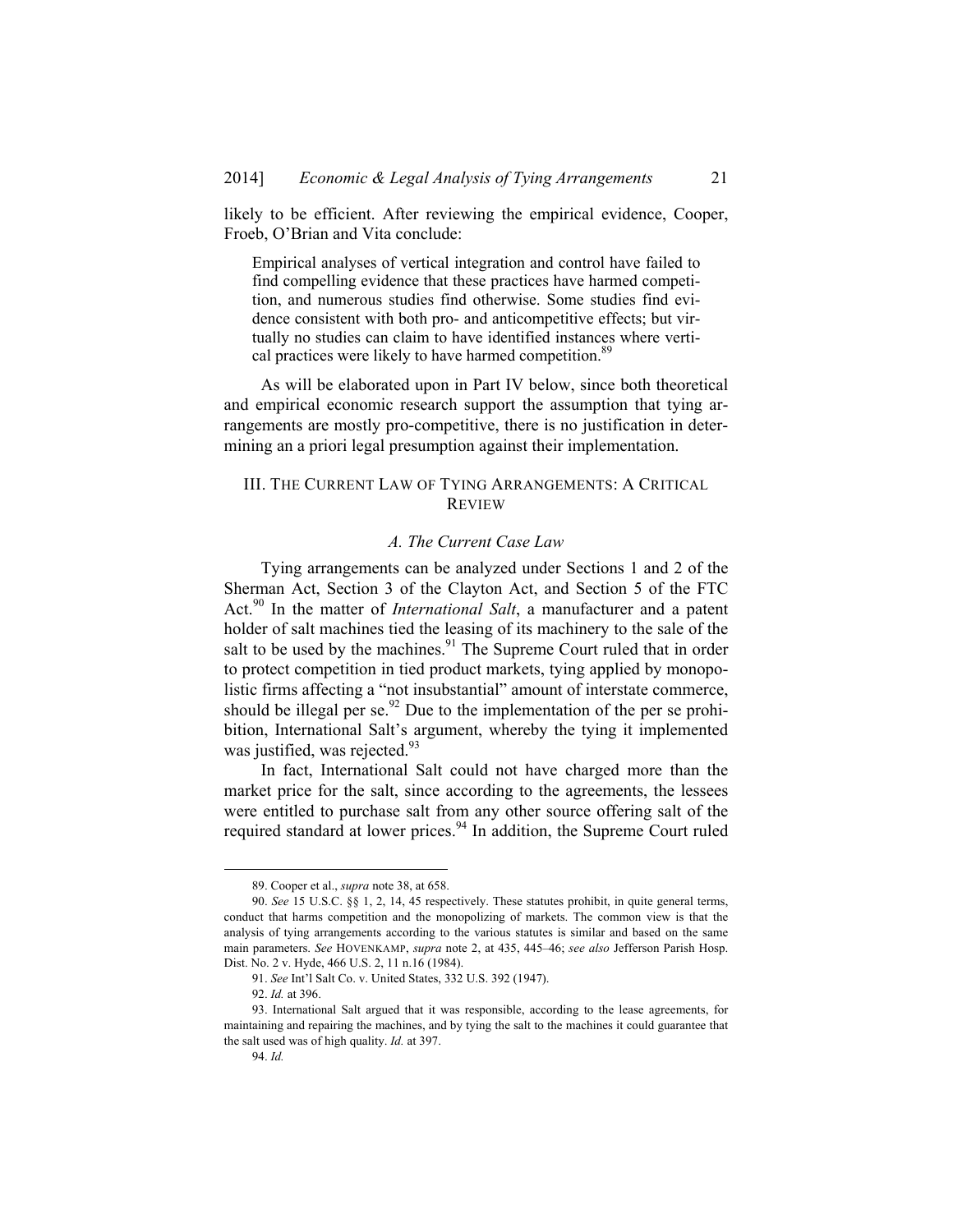that International Salt possessed monopolistic power based on the fact that its machines were protected by patents, while ignoring uncontradicted evidence regarding the existence of competing manufacturers.<sup>95</sup>

In *Northern Pacific*, a railway company sold the land adjacent to the railway tracks it owned on the condition that the purchasers marketed their wares only through its railway lines unless another shipper offered lower prices.<sup>96</sup> The Supreme Court repeated the holding of *International Salt* and added that the very fact that Northern Pacific was able to force upon the purchasers the terms of the tying indicates that it held market power.<sup>97</sup>

In *Jefferson Parish Hosp.*, the plaintiffs argued that the hospital had an exclusive contract with an anesthesiology practice, and thus the hospital illegally tied the use of its operating rooms to the use of the practice's anesthesiologists.98 The Supreme Court held that the hospital's market share, about 30%, was insufficient for the component of market power required in claims of illegal tying, since 70% of the market remained available for the plaintiff anesthesiologists.<sup>99</sup> The minority opinion (of four Justices), however, supported overruling the per se prohibition rule and moving to a rule of reason analysis of tying arrangements.<sup>100</sup>

In *Kodak*, the Supreme Court evaluated Kodak's refusal to sell parts for its rapid photocopiers unless the purchaser used Kodak's

 <sup>95.</sup> *See* BORK, *supra* note 10, at 368; *see also* POSNER, *supra* note 10, at 197–98.

 <sup>96.</sup> N. Pac. Ry. Co. v. United States, 356 U.S. 1, 3 (1958).

<sup>97.</sup> *Id.* at 7–8. On this matter, Bork comments that the Supreme Court made the tying arrangement illegal by its very essence. *See* BORK, *supra* note 10, at 367–68. If the existence of a tying agreement testifies to the tying firm's market power, and a tying agreement implemented by a firm possessing market power is illegal per se, then a tying agreement in itself is in fact illegal per se. In fact, it is doubtful whether Northern Pacific possessed market power. *Id.* In addition, the Supreme Court expressed its position, whereby tying arrangements contain no benefit and their entire purpose is to harm competition:

Indeed, "tying agreements serve hardly any purpose beyond the suppression of competition." They deny competitors free access to the market for the tied product, not because the party imposing the tying requirements has a better product or a lower price but because of his power or leverage in another market. At the same time buyers are forced to forego their free choice between competing products. For these reasons . . . . [t]hey are unreasonable in and of themselves whenever a party has sufficient economic power with respect to the tying product to appreciably restrain free competition in the market for the tied product and a "not insubstantial" amount of interstate commerce is affected.

*Id.* (internal citations omitted). This approach suited the economic wisdom of the time, which led to a significant concern regarding the leverage of monopolistic power and the marginalization of competitors. Consequently, the Supreme Court hardly took into account tying arrangements' potential for efficiency advantages. A similar position was also expressed by the Supreme Court in *Black v. Magnolia Liquor Co*., 355 U.S. 24, 25 (1957).

<sup>98.</sup> *See* Jefferson Parish Hosp. Dist. No. 2 v. Hyde, 466 U.S. 2 (1984).

<sup>99.</sup> *Id.* at 27.

 <sup>100.</sup> For extensive discussion of this test, *see infra* Part IV.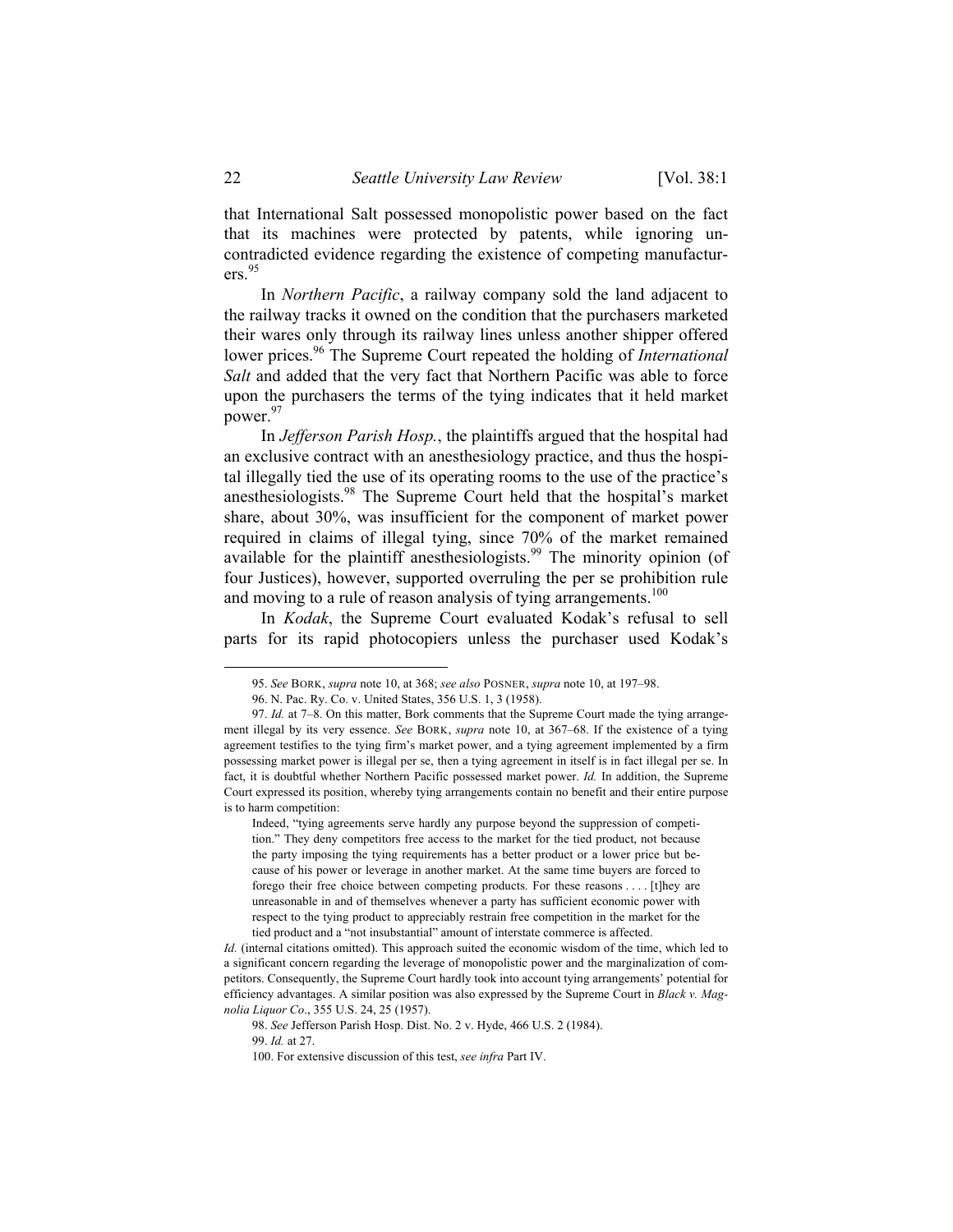maintenance and repair services.<sup>101</sup> The claim alleged that Kodak was thus harming competing suppliers of repair and maintenance services. Kodak's refusal was perceived as a tying whereby Kodak tied the sale of the parts for its photocopiers to receiving the repair and maintenance services. On this issue, the question was raised whether Kodak could be considered to have market power in the secondary parts market when it possessed only about 23% of the fast photocopier primary market.<sup>102</sup> The Court ruled that the absence of market power in the primary market does not eliminate the possibility of the existence of market power in the secondary market.<sup>103</sup>

The case of *Illinois Tool Works* dealt with a tying agreement between a developer of a patent-protected technology for printing barcodes and the developers of printers for printing barcodes on packaging materials.<sup>104</sup> According to this agreement, the technology developer granted a license to use its technology in order to develop inkjet printers, subject to the ink used by the printers being supplied exclusively and continuously by the developer. The Supreme Court ruled that the fact that the tying product was patent-protected did not in itself indicate the existence of market power. Thus, courts must base any ruling regarding illegal tying on proving that the tying firm holds actual market power.<sup>105</sup> Although the per se rule was not at issue, the Supreme Court expressed its doubts as to whether such rule is appropriate for analyzing tying arrangements considering their efficiency potential.<sup>106</sup> The Court, however, did not explicitly countermand the implementation of the per se rule for tying arrangements.

The Supreme Court's position is that tying arrangements carried out by monopolistic firms, which affect a "not insubstantial" amount of interstate commerce, are illegal per se. The Court requires proof of the existence of market power, and rejects the possibility of deducing the existence of market power from the very fact that the tying product is patentprotected, or from the very fact that the consumer agreed to the tying arrangement.

However, over the years, several lower court decisions have been passed that present greater flexibility in implementing the per se prohibi-

 <sup>101.</sup> *See* Eastman Kodak Co. v. Image Technical Servs., Inc., 504 U.S. 451 (1992).

<sup>102.</sup> *Id.* at 469–70.

<sup>103.</sup> *Id.* at 470–72. This ruling has received a great deal of criticism, since only in special circumstances can a manufacturer employ power in the secondary market in the absence of market power in the primary market. *See, e.g.*, Herbert Hovenkamp, *Post Chicago Antitrust: A Review and Critique*, 2001 COLUM. BUS. L. REV. 257, 283–99 (2001).

<sup>104.</sup> *See* Ill. Tool Works Inc. v. Indep. Ink, Inc., 547 U.S. 28 (2006).

<sup>105.</sup> *Id.* at 45–46.

<sup>106.</sup> *Id.*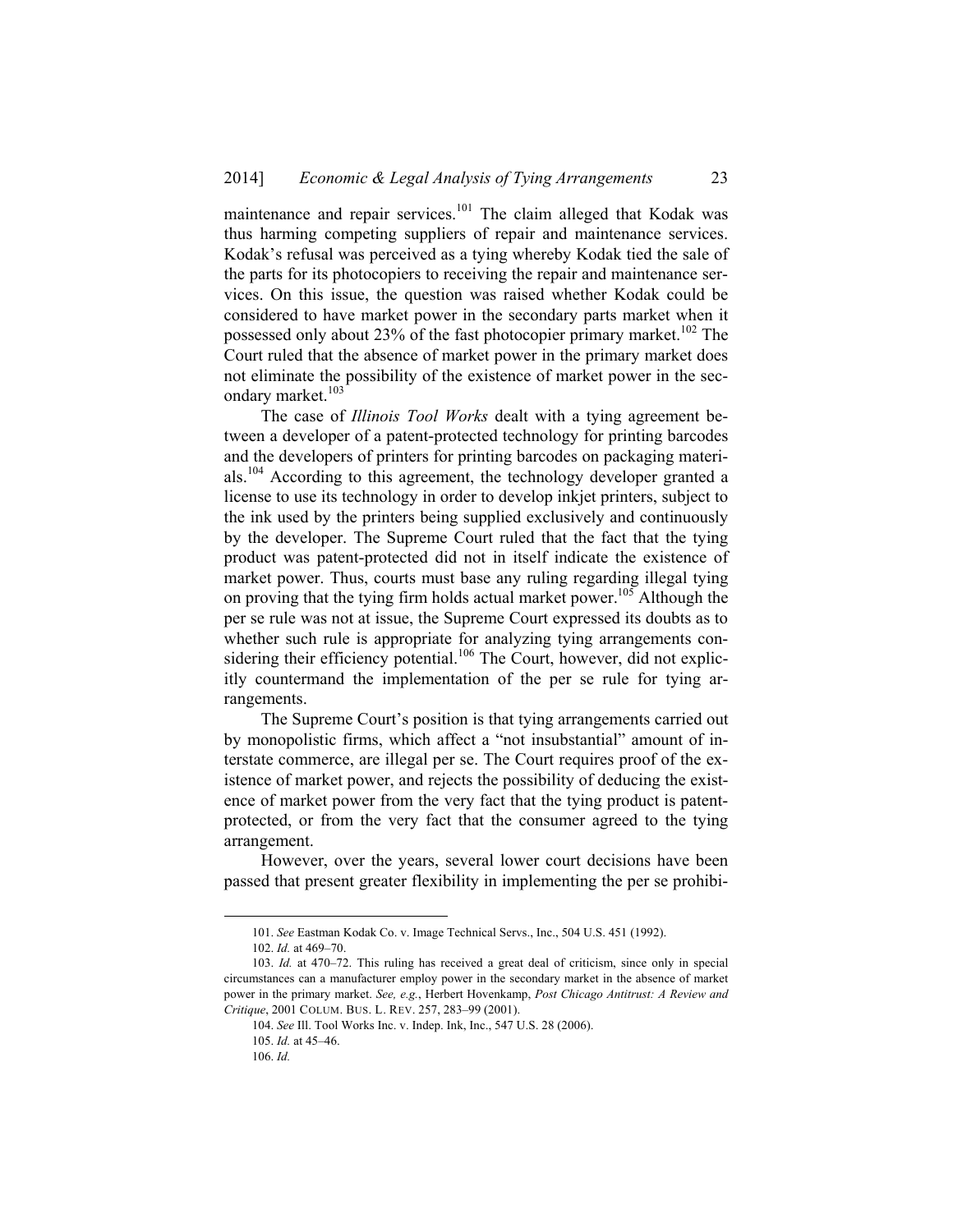tion regarding tying arrangements. For instance, the case of *Jerrold Electronics* evaluated a tying applied by a manufacturer of systems for receiving television broadcasts that sold the system only as a complete package and refused to sell its components individually.<sup>107</sup> The manufacturer also tied the sale of the system with its installation and maintenance.<sup>108</sup> The manufacturer's argument was that in cases where the system was installed and maintained by other parties, lacking the required knowledge, skill, and experience, its function was faulty.<sup>109</sup> This was also the case when customers attempted to combine components of the system with components made by other manufacturers. The court ruled that tying the installation and maintenance to the sale of equipment *at a time when the technology is innovative* is reasonable and may be justified, and so may be the refusal to sell the components separately; however, when the technology is no longer innovative, the per se prohibition will apply once more.<sup>110</sup>

Another example of tying arrangements that received the approval of the courts relates to arrangements known as "full-line forcing." In these arrangements, a manufacturer requires dealers or concessionaires to purchase its full product line, thus preventing them from being free to compose a product line from various manufacturers' products.<sup>111</sup>

The best known—and probably the most important—case was that in which the D.C. Circuit refused to rule against a tying arrangement in the *Microsoft* case.<sup>112</sup> In that case, the tying of the Internet Explorer software to the Windows software led to Netscape being pushed out of the Internet browser market.<sup>113</sup> The district court ruled that since Microsoft had a monopoly in the operating systems market, by linking its operating system software to another product, it violated the per se prohibition set in *International Salt*. 114

Microsoft appealed, arguing that the software industry is characterized by manufacturers that develop new products, obtaining a monopolistic status.115 This status is maintained until a more innovative product is

 <sup>107.</sup> *See* United States v. Jerrold Elecs. Corp., 187 F.Supp 545 (E.D. Pa. 1960). The system included an antenna, equipment to enhance reception, a converter, and a cable system into the customer's houses.

<sup>108.</sup> *Id.* at 552.

<sup>109.</sup> *Id.* at 549–50.

<sup>110.</sup> *Id.* at 557.

 <sup>111.</sup> In various cases, a concession owner forced her concessionaires to purchase the entire range of products sold by the concessionaire from her. For an elaborate review, see HOVENKAMP, *supra* note 2, at 473 n.6.

<sup>112.</sup> *See* United States v. Microsoft Corp., 253 F.3d 34 (D.C. Cir. 2001).

<sup>113.</sup> *See id.*

<sup>114.</sup> *See* United States v. Microsoft Corp., 97 F. Supp. 2d 59 (D.D.C. 2000).

<sup>115.</sup> *Id.* at 49–58.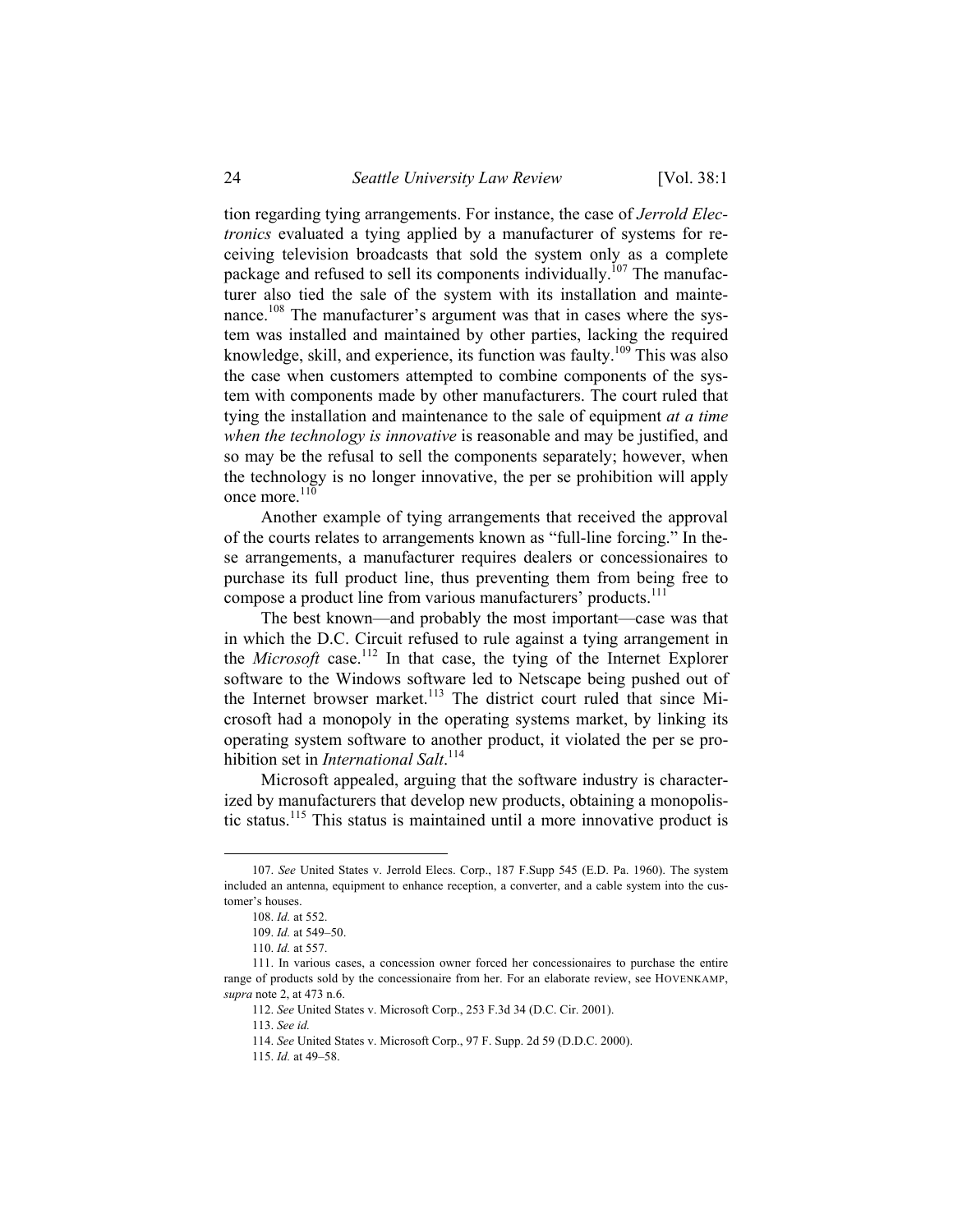developed, which pushes the previous product out of the market (thus the competition is often "for the market" rather than "within the market").  $116$ In these markets, the degree of integration of products is relatively high, and in fact, many developments actually include a combination of various products. Therefore, the argument persists, if dominant firms in these markets are forbidden from tying their products, significant harm will be caused to this vital branch of the modern world economy.<sup>117</sup> The D.C. Circuit accepted this argument, and ruled that in the field of software development, tying arrangements should be examined under the rule of reason rather than the illegal per se rule.<sup>118</sup> In its reasoning, the court distinguished the tying case in *Microsoft* from tying arrangements examined in "old economy" markets for which the Supreme Court set the illegal per se rule.<sup>119</sup>

#### *B. Criticism of the Illegal Per Se Rule Applied for Tying Arrangements*

The illegal per se rule is supposed to be applied against types of behavior that are *always or almost always harmful*. By the court setting a sweeping prohibition, it promotes certainty in the markets as well as deterrence against the harmful behavior. In addition, a clear and unambiguous rule saves systemic legal costs because, due to the effective deterrence and the certainty, fewer cases reach the courts for review. The cases that still reach the courts will be managed more rapidly, saving resources, since all that is required is proving the existence of the behavior without having to analyze its economic effects in the specific circumstances.<sup>120</sup>

Accordingly, the Supreme Court's decision to analyze tying arrangements under the illegal per se rule was based on its understanding that this conduct is always harmful (or at least, almost always harmful), and that it contains no benefit.<sup>121</sup> However, we now discern that the detrimental effect of tying arrangements is not as significant as was once perceived, and that tying arrangements have significant pro-competitive effects.

This being so, there is wide agreement in academic writing (including the Chicago-Harvard Schools and the position of Professor Elhauge) that the per se prohibition is not the appropriate rule for analyzing tying

 <sup>116.</sup> *Id.* 

<sup>117.</sup> *Id.*

<sup>118.</sup> *See* United States v. Microsoft Corp., 253 F.3d 34, 90–95 (D.C. Cir. 2001).

<sup>119.</sup> *Id.*

<sup>120.</sup> *See, e.g.*, HOVENKAMP, *supra* note 2, at 447.

<sup>121.</sup> *See, e.g.*, *supra* text accompanying note 97; *see also* Evans & Salinger, *supra* note 2, at

<sup>84.</sup>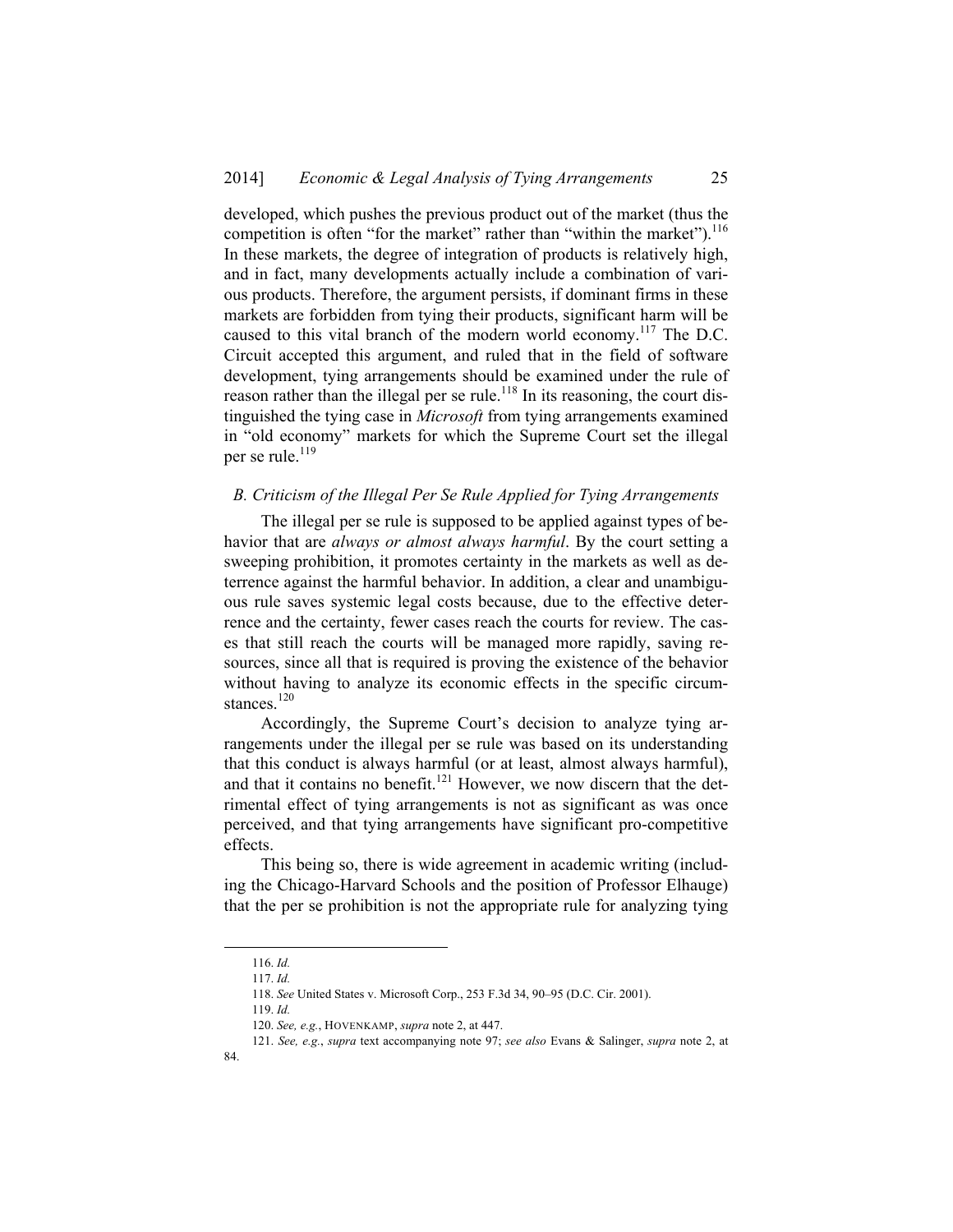arrangements.<sup>122</sup> These insights have started permeating the rulings of the Supreme Court. As we have seen, in *Jefferson Parish Hosp*., four Justices supported (albeit in a minority opinion) cancelling the implementation of the per se prohibition for examining tying arrangements, and moving to implementing the rule of reason.<sup>123</sup> A similar approach was expressed in *Illinois Tool Works*, although the Court did not explicitly overrule the implementation of the per se rule.<sup>124</sup> It appears that today there is an expectation for the law to be changed, even though it is impossible to estimate when this change will occur.

#### IV. THE DESIRABLE LAW

This Part will first review the different legal rules for analyzing tying arrangements, and then present the various tying scenarios and the appropriate legal rule for each of them in accordance with the modern economic analysis presented in Part II above.

#### *A. The Different Legal Rules for Analyzing Tying Arrangements*

#### 1. The Per Se Rules

As mentioned, the *illegal* per se rule is intended to prevent activity that is, in its vast majority, harmful. In contrast, the *legal* per se rule is based upon an absolute legal presumption whereby a particular behavior is always, or at least almost always, efficient and pro-competitive. Therefore, to prevent unnecessary litigation and to prevent over-deterrence, the behavior is sweepingly permitted. The implementation of this rule to tying arrangements was proposed by Professor Bork—who is associated with the Chicago School<sup>125</sup>—but did not receive widespread support due to the anticompetitive potential of tying arrangements.<sup>126</sup>

# 2. The "Quasi-Per Se" Rule

The main advocate of the "quasi-per se" rule is Professor Elhauge.<sup>127</sup> This rule is based on the assumption that tying arrangements do have beneficial potential, but also have significant harmful and anticompetitive potential. However, in Elhauge's opinion, the balance tends

 <sup>122.</sup> *See infra* Part IV.

<sup>123.</sup> *See* Jefferson Parish Hosp. Dist. No. 2 v. Hyde, 466 U.S. 2 (1984).

<sup>124.</sup> *See* Ill. Tool Works Inc. v. Indep. Ink, Inc., 547 U.S. 28 (2006).

<sup>125.</sup> *See* BORK, *supra* note 10, at 380–81. For Elhauge's comments on this rule, see Elhauge, *supra* note 13, at 399.

 <sup>126.</sup> However, as elaborated *infra*, tying arrangements that do not foreclose a significant section of the tied product market do not lead to antitrust damage, and so ought to be legal per se.

<sup>127.</sup> *See* Elhauge, *supra* note 13, at 399.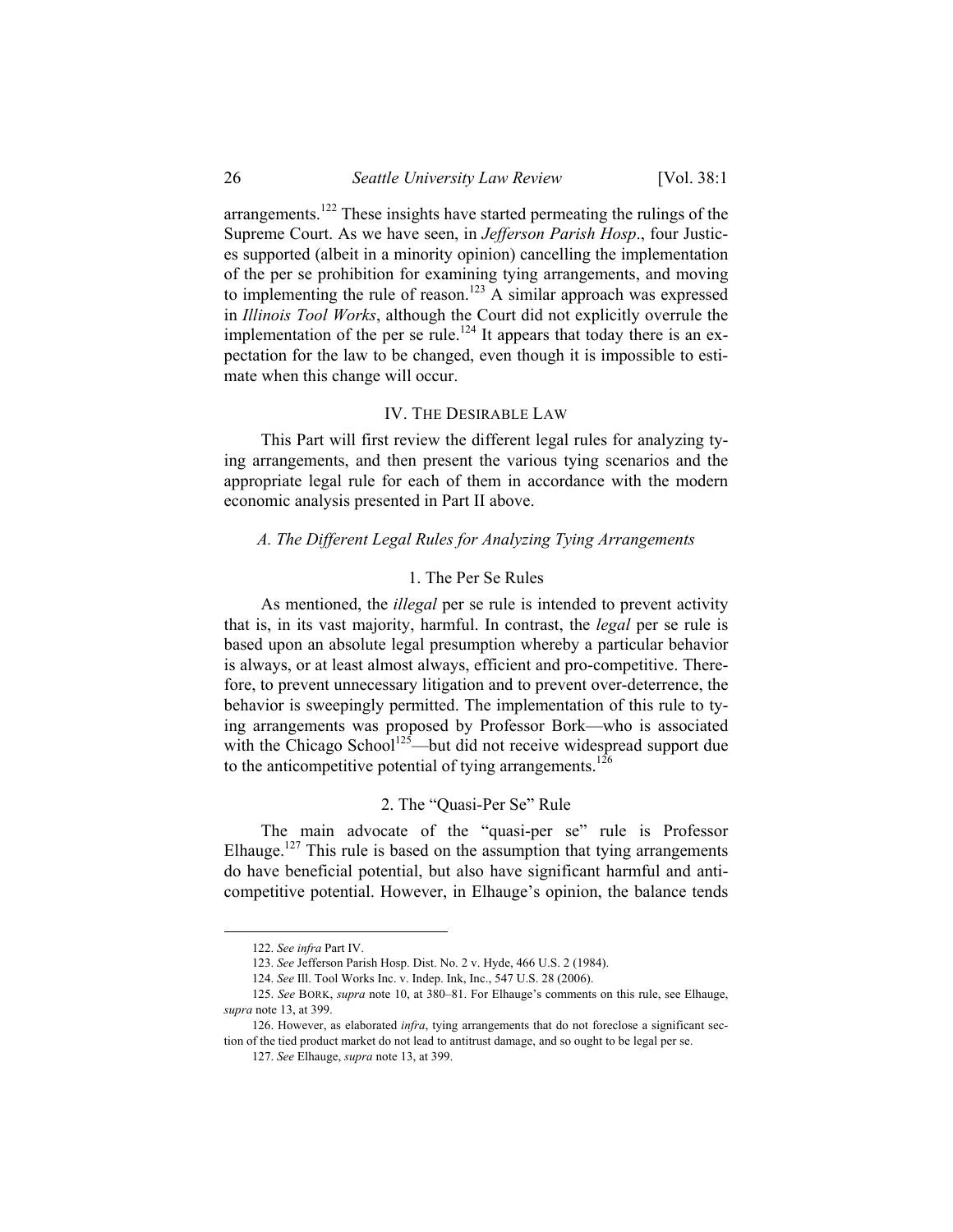toward the negative potential when the beneficial arrangements are excluded.<sup>128</sup> Therefore, Elhauge proposes that the plaintiff will first be required to prove the existence of the tying firm's significant market power, and also that the tying leads to "not insignificant" closing of the tied product market.<sup>129</sup> If the plaintiff succeeds at this onus, the presumption of the arrangement's illegality will prevail. In order to negate this presumption, the tying firm will have to prove a legitimate justification of efficiency.<sup>130</sup> It is important to note that Professor Elhauge supports applying the test only in tying scenarios in which the ratio of the tied products is not fixed.<sup>131</sup> Since it is very complicated to prove efficiency justifications (due to the complex economic analysis required), the quasi-per se rule grants a significant advantage to the plaintiff.<sup>132</sup> As stated above, such an advantage can be justified if, in fact, most of the tying arrangements were anti-competitive. If this assumption is not realistic, then the rule will lead to harming desirable and beneficial arrangements.

#### 3. The Rule of Reason

The rule of reason analysis is widely used in antitrust law. It is implemented in scenarios where a certain behavior can be beneficial and competitive in certain circumstances, but harmful and anticompetitive in other circumstances, and where there is no clear bias in favor of the anticompetitive and harmful scenarios.<sup>133</sup> In principle, this legal rule examines each case individually, in depth, by conducting an extensive economic analysis regarding the examined conduct's competitive effects.<sup>134</sup>

According to the rule of reason, the plaintiff at first must prove that the defendant's conduct harms competition. For this purpose, the plaintiff must present the theory that shows that competition could be harmed as a result of the tested behavior; demonstrate that the theory suits the circumstances of the case at hand; and prove that the threat to competition is significant. Should the plaintiff succeed in this onus, then in the second stage, the defendant must prove an efficiency justification for its

 <sup>128.</sup> However, as discussed *supra* Part III, we should consider the overall effect of all the tying arrangements, including the efficient ones, when determining the appropriate rule for analyzing them.

<sup>129.</sup> *See* Elhauge, *supra* note 13, at 420.

<sup>130.</sup> *Id.*

<sup>131.</sup> *Id.* at 201–02.

<sup>132.</sup> *See generally* Salinger, *supra* note 30.

<sup>133.</sup> *See, e.g.*, HOVENKAMP, *supra* note 2, at 274–79. So, for example, the test is applied to most of the horizontal arrangements (except arrangements constituting "naked restraints"), to vertical arrangements (including vertical price fixing, vertical geographical market division, exclusivity arrangements, etc.), and also to the analysis of mergers.

 <sup>134.</sup> HOVENKAMP, *supra* note 2, at 274–79.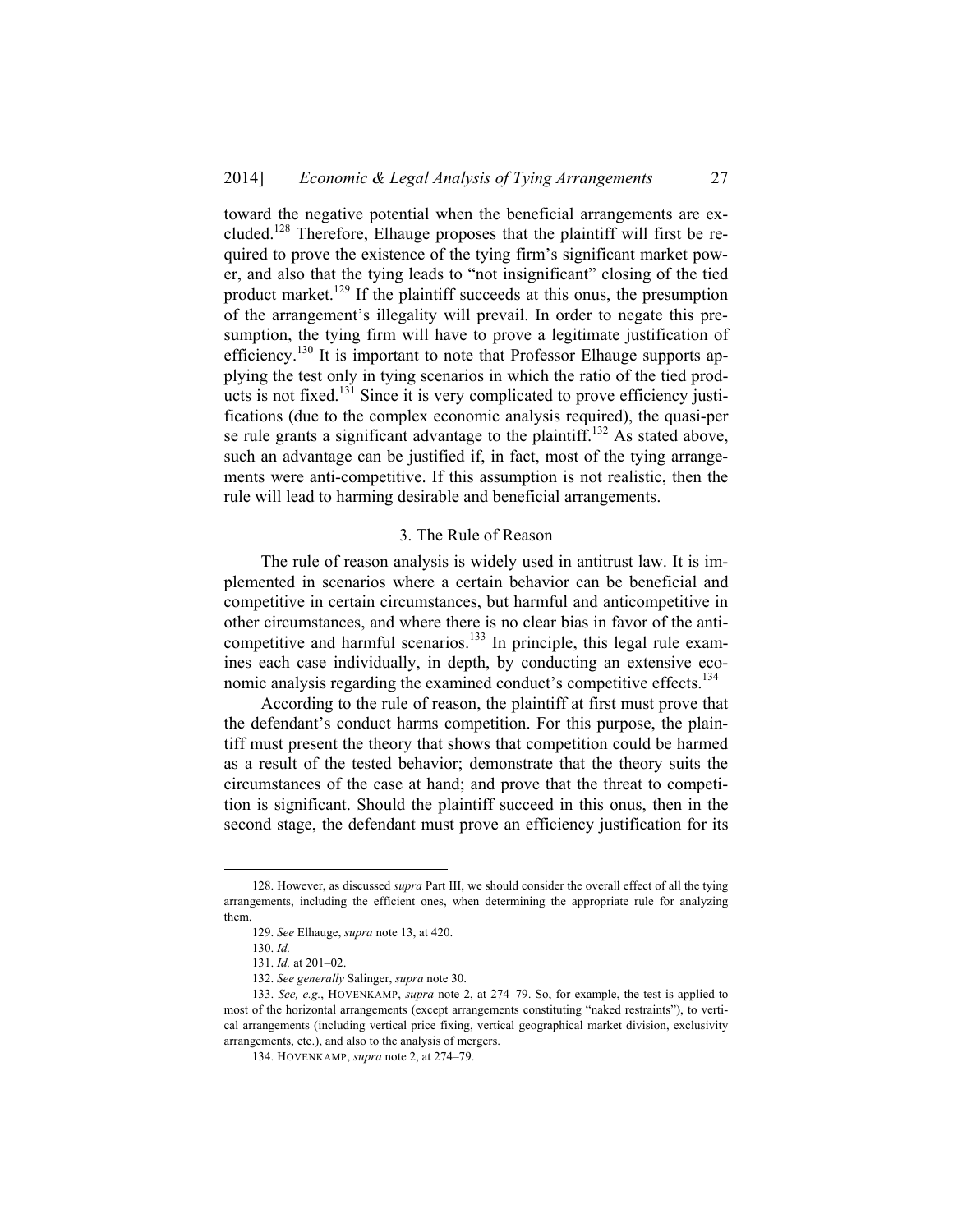conduct.<sup>135</sup> If the defendant does so, the burden shifts back to the plaintiff, who must prove that in the final outcome, the conduct's anticompetitive effects outweigh the beneficial effects. Alternatively, the plaintiff must prove that similar efficiency benefit can be achieved through other means that are less harmful to competition.<sup>136</sup>

The rule of reason, in comparison to the quasi-per se rule, grants a clear advantage to the defendant, since there is a basic difficulty in proving, as a preliminary matter, harm to competition or to consumers. Such proof requires a complex economic analysis that frequently fails to result in clear and convincing conclusions. Therefore, to a large extent, the preliminary classification regarding the rule that should be applied in analyzing tying arrangements—the quasi-per se or the rule of reason—has great importance in determining the final outcome of the process.

It is important to note that some of the theorists of the Harvard and Chicago Schools propose a distinctive application of the rule of reason in circumstances in which the tying arrangement forecloses a significant segment of the tied product market. This application is very similar to the application of the quasi-per se rule. I will elaborate about this application in this Part below.

### *B. Classifying the Appropriate Rule for the Various Tying Scenarios*

1. Tying Scenarios in Which the Use of the Tied Products is in Fixed Proportions, and That Do Not Lead to Closing a Significant Segment of the Tied Product Market—Adopting the Legal Per Se Rule

In tying arrangements in which the products are used in fixed proportions and that do not lead to closing a significant segment of the tied product market, the single monopoly profit hypothesis prevails. In these circumstances, there is no significant potential for harming competition. It is not possible to leverage the monopolistic power to the tied product market, to increase the monopolistic profit for the tying product (other than by increasing efficiency), or to raise entry barriers into the markets.<sup>137</sup> As a consequence, according to the theorists of the Chicago and

 <sup>135.</sup> This means that the examined conduct actually promotes efficiency, expressed for instance in improving the product, reducing manufacturing or marketing costs, protecting reputation, etc.

 <sup>136.</sup> For a general discussion regarding the rule of reason, see AREEDA & HOVENKAMP, *supra* note 23, ¶¶ 1507–11. Regarding the implementation of the rule in the context of tying arrangements, see *id*. ¶¶ 1728c, 1729; *see also* United States v. Microsoft Corp., 253 F.3d 34, 58–59 (D.C. Cir. 2001).

 <sup>137.</sup> For the detailed scenarios, see *supra* Part II.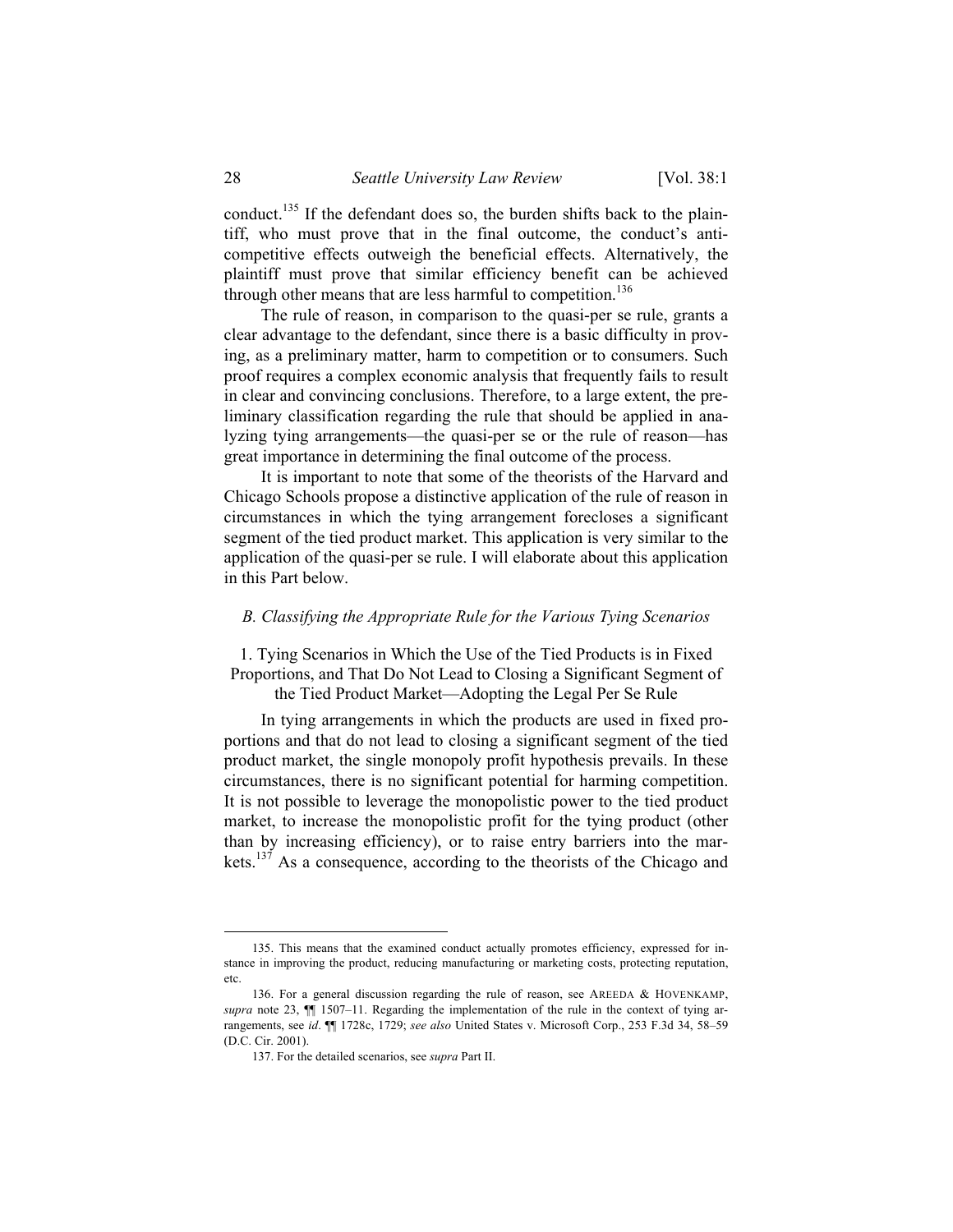Harvard Schools and Professor Elhauge, these tying arrangements should be legal per se. $^{138}$ 

# 2. Tying Arrangements in which the Products are not Used in Fixed Proportions and That Do Not Lead to Significant Closing of the Tied Product Market—Adopting the Legal Per Se Rule

Tying arrangements in which the products are not used in fixed proportions and that do not lead to a significant closing of the tied product market are those currently at the heart of the controversy between the Chicago-Harvard Schools' theorists and Professor Elhauge. According to the Chicago-Harvard Schools' theorists, such scenarios do not possess anticompetitive potential, and thus do not require antitrust enforcement.<sup>139</sup> In contrast, according to Professor Elhauge, there is a significant harmful potential in these tying scenarios, and therefore he proposes applying the quasi-per se rule.<sup>140</sup>

Leading Chicago-Harvard School theorists argue that the main goal of antitrust is to promote total welfare.<sup>141</sup> Professor Elhauge holds a different position, whereby the main purpose of antitrust law is to promote consumer welfare, even at the expense of total welfare.<sup>142</sup> For our purposes, this controversy can be expressed in the tying scenario intended for effective price discrimination.<sup> $143$ </sup> On the one hand, this sort of tying arrangement leads to the tying firm extracting a significant portion of the consumer surplus, but on the other hand, it may enable the tying firm to increase output, and thus total welfare.

Professor Elhauge argues that the consumer welfare should be preferred for a number of reasons. First, monopolistic profit achieved through a tying arrangement would be dissipated by the cost of the competition to achieve the market power in the first place.<sup>144</sup> Second, when a

 <sup>138.</sup> *See* Elhauge, *supra* note 13, at 423. In fact, when the price of the tying product is under regulatory control, tying an unregulated product can increase monopolistic profits. However, the common view is that the regulation imposing the price control should determine the extent thereof, and the desirable enforcement measures, rather than antitrust law. *See, e.g.*, AREEDA & HOVENKAMP, *supra* note 23, ¶ 1729i2.

<sup>139.</sup> *See, e.g.*, AREEDA & HOVENKAMP, *supra* note 23, ¶ 1729.

<sup>140.</sup> *See* Elhauge, *supra* note 13, at 427.

<sup>141.</sup> *See, e.g.*, BORK, *supra* note 10, at 11; POSNER, *supra* note 10, at ix, 9–32; Michael S. Jacobs, *An Essay on the Normative Foundations of Antitrust Economics*, 74 N.C. L. REV. 219, 242 (1995); William E. Kovacic, *The Modern Evolution of U.S. Competition Policy Enforcement Norms*, 71 ANTITRUST L.J. 377, 464 (2003).

 <sup>142.</sup> Elhauge, *supra* note 13, at 435–39. It should be noted in this context that this controversy is a matter of principle related to the implementation of antitrust law in general, and its effect is wide and exceeds the scope of this Article.

<sup>143.</sup> *See supra* Part II.B.3(a).

<sup>144.</sup> *See* Elhauge, *supra* note 13, at 438. The argument is that firms would compete over the monopolistic status, and during this competition they would be willing to invest resources equivalent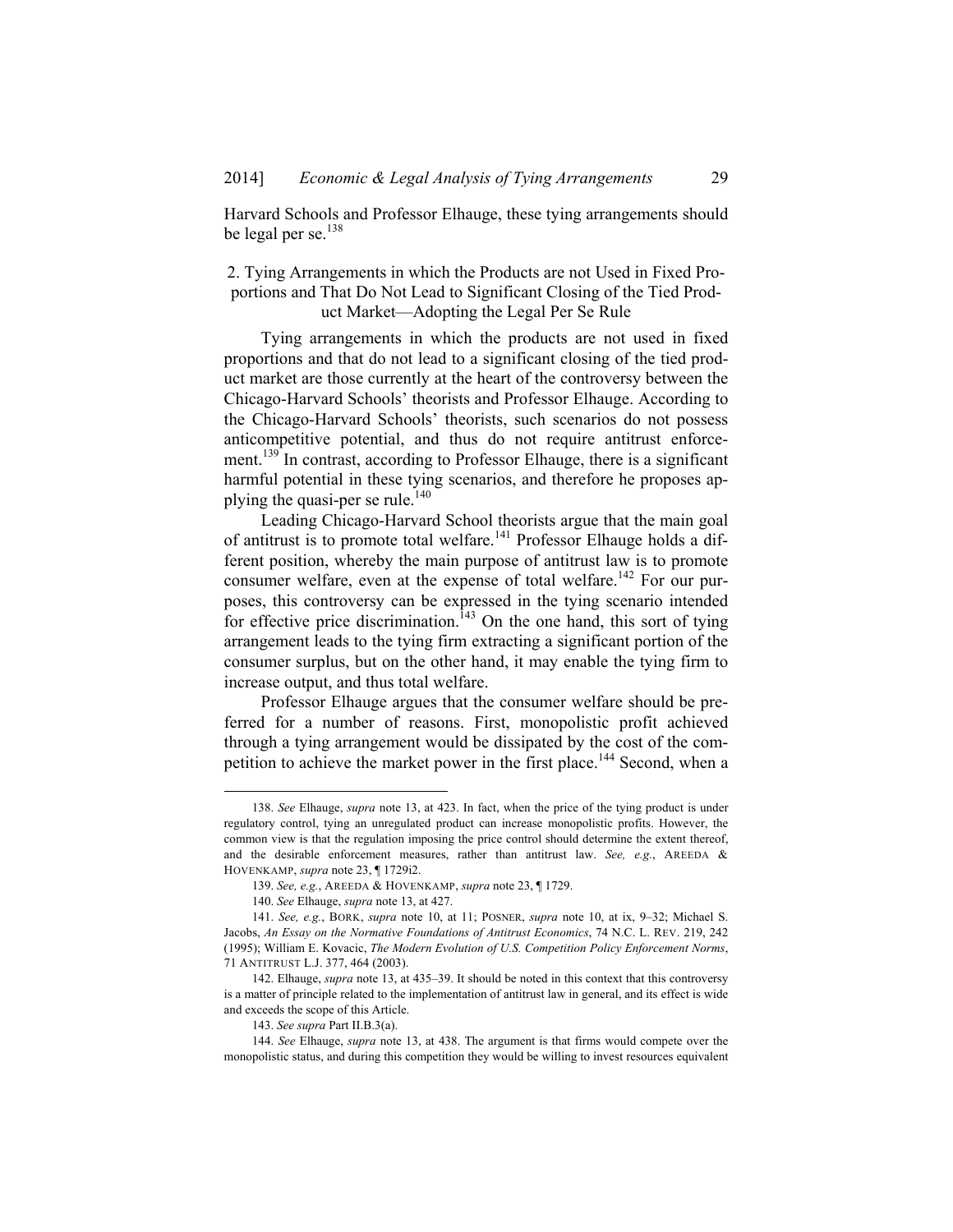certain behavior increases the firm's profit, in most cases the firm can ensure that part of the profit is diverted to consumer welfare. Therefore, the standard of consumer welfare would lead to any total welfare of the behavior being transferred also to the consumer's advantage. In contrast, if consumer welfare cannot be increased, then this probably means that the behavior has no contribution to total welfare either.<sup>145</sup> Third, in the current global reality, a standard of protecting consumers would provide an appropriate response to importing countries (meaning "consumers") against their exploitation by "producing" countries.<sup>146</sup> Finally, the consumer standard, according to Elhauge, advances distributional justice since the consumers are usually less wealthy than the manufacturers.<sup>147</sup> Therefore, an increase of wealth of consumers would grant them greater benefit than would be obtained by the wealthier manufacturer firms, based on the assumption of the declining marginal benefit of wealth.<sup>148</sup>

To contrast, leading Chicago and Harvard School theorists promote the total welfare standard and present several strong arguments in its favor. First, choosing between different groups—such as consumers versus manufacturers—is essentially a political choice, and should be made in the political arena rather than the regulatory/legal arena.<sup>149</sup> Second, in response to the argument about promoting distributional justice, they argue that the assumption that the consumers are less wealthy than the manufacturers is not necessarily established.<sup>150</sup> There are some wealthy consumers and there are also shareholders of manufacturing firms who are not wealthy at all. In addition, most of the transactions—in fact, almost all transactions not involving the end consumers—are between firms (meaning between a firm producing the product and a firm purchasing the product), and there is no justification in preferring some

1

to the anticipated profit. Therefore, the additional monopolistic profit due to the tying arrangement would contribute to total welfare. This argument is flawed in three ways. First, Elhauge assumes, without any empirical support, a reality of a competitive equilibrium in the struggle to achieve the monopolistic status. In the absence of such equilibrium, monopolistic profit will exceed the amount invested to achieve market power. Second, Elhauge ignores the welfare achieved as a result of the competition between firms over the monopolistic primacy in all the cases where, eventually, none of the firms succeed in achieving a decisive advantage over the others. In such situations, the market remains competitive and even becomes more efficient than it was previously. Finally, Elhauge does not take into account that the investment of resources for purposes of achieving the monopolistic status may have benefit in other markets. For example, an investment aimed to develop technological advantage in a specific market could be found beneficial in other markets as well.

 <sup>145.</sup> Elhauge, *supra* note 13, at 438.

<sup>146.</sup> *Id.*

<sup>147.</sup> *Id.* at 439.

<sup>148.</sup> *Id.*

<sup>149.</sup> *See* BORK, *supra* note 10, at 110–12.

<sup>150.</sup> *See* Dennis W. Carlton, *Does Antitrust Need to be Modernized?*, 21 J. ECON. PERSP. 155, 158 (2007).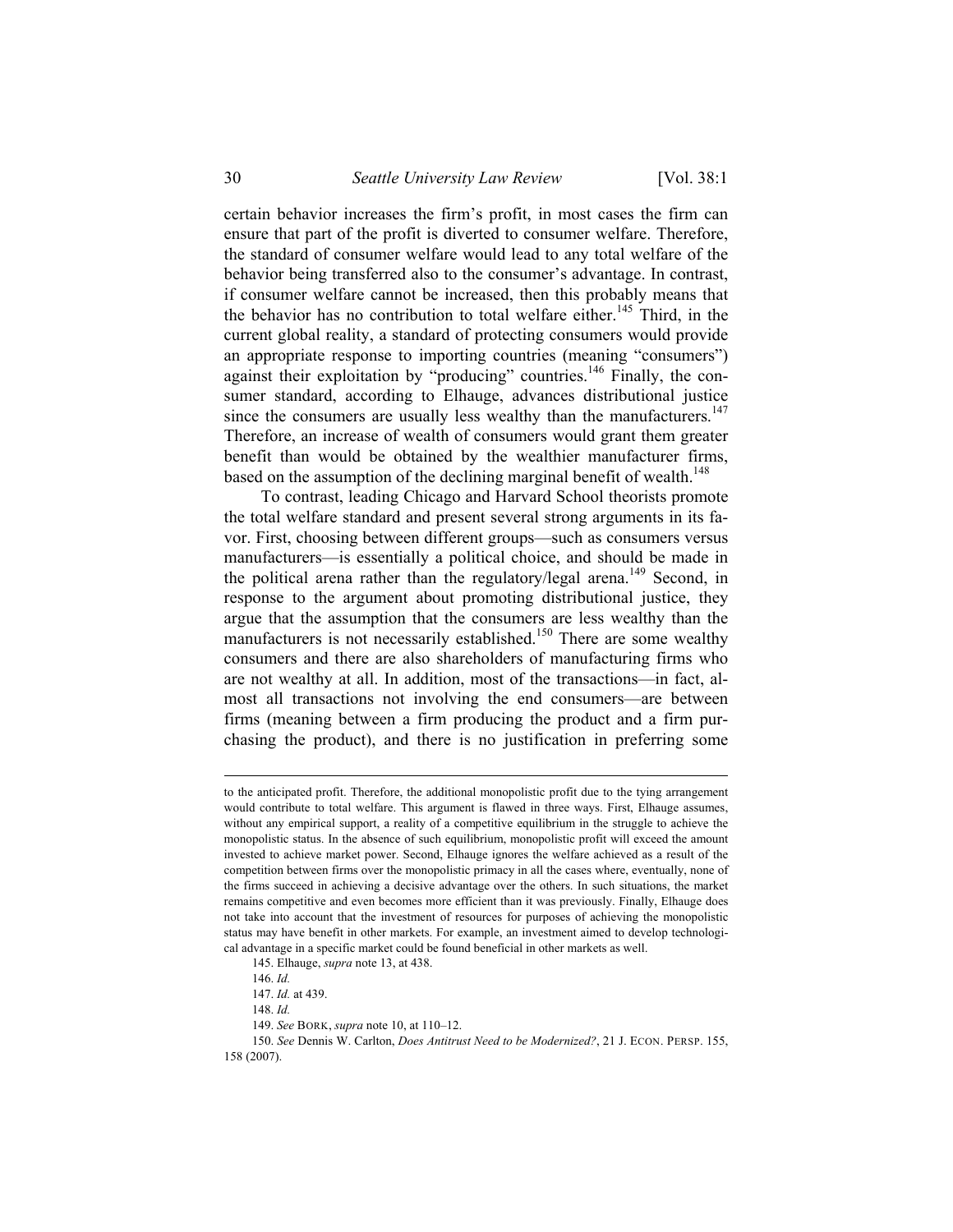firms over others.151 Because we cannot examine each case individually, it is appropriate to assume that all parties deserve wealth equally. It is preferable to support an aggregate approach, through which it would be possible in many cases to compensate the losing parties. Even if we accept the assumption that the resources should be distributed according to criteria of "justice," antitrust law is still not the appropriate means for this end. Instead, we should prefer the tools of taxation and subsidies given to the weaker groups because antitrust law does not distinguish between poor or wealthy consumers, or between poor and wealthy manufacturers. There is no justification in wealthy consumers receiving the same benefit as poor consumers.<sup>152</sup>

Third, allowing monopolistic firms to exploit their market power actually benefits consumers in the long run, so long as competing firms are not restrained, as we assume is the case at hand. Despite the shortterm loss from provisionally higher prices, the opportunity to charge those higher prices encourages competing firms to invest in innovative products that are essential to a vibrant economy. It is therefore better to promote long-term efficiency that will also lead to future lower prices than to grant priority to the consumer standard, which aims at lowering the short-term price.<sup>153</sup> "In fact, inefficient tying that does not restrain competitors would necessarily boost competition in the tying product market even more than straight monopoly pricing."<sup>154</sup> If the tying arrangement does not benefit consumers, then they "would surely view tying as worse than straight monopoly pricing, creating an enhanced opportunity for competitors to erode the tying firm's market power by innovating better products."<sup>155</sup>

Fourth, the purpose of antitrust law is to deal with conduct harming competition, and not with conduct aimed at exhausting monopolistic profits.<sup>156</sup> Therefore, when a monopolistic firm ties products under the circumstances discussed here, it can at most increase its monopolistic profits in the tying product market. It cannot affect the competitive struc-

 <sup>151.</sup> *Id*.

<sup>152.</sup> *See* Joseph Farrell & Michael L. Katz, *The Economics of Welfare Standards in Antitrust*, 2 COMPETITION POL'Y INT'L 3, 9–11 (2006). In the words of the famous economist Dennis Carlton: "The proper objective of antitrust should be total surplus, not consumer surplus. . . . [I]t is better to pursue public policies that maximize output and then worry about distributional questions, rather than to pursue inefficient policies." Carlton, *supra* note 150, at 157.

<sup>153.</sup> *See* Carlton, *supra* note 150, at 157–58; Steven Semeraro, *Should Antitrust Condemn Tying Arrangements that Increase Price Without Restraining Competition?*, 123 HARV. L. REV. F. 30 (2009).

 <sup>154.</sup> Semeraro, *supra* note 153, at 33.

<sup>155.</sup> *Id.*

<sup>156.</sup> *See, e.g.*, Verizon Commc'ns Inc. v. Law Offices of Curtis V. Trinko, 540 U.S. 398, 407 (2004).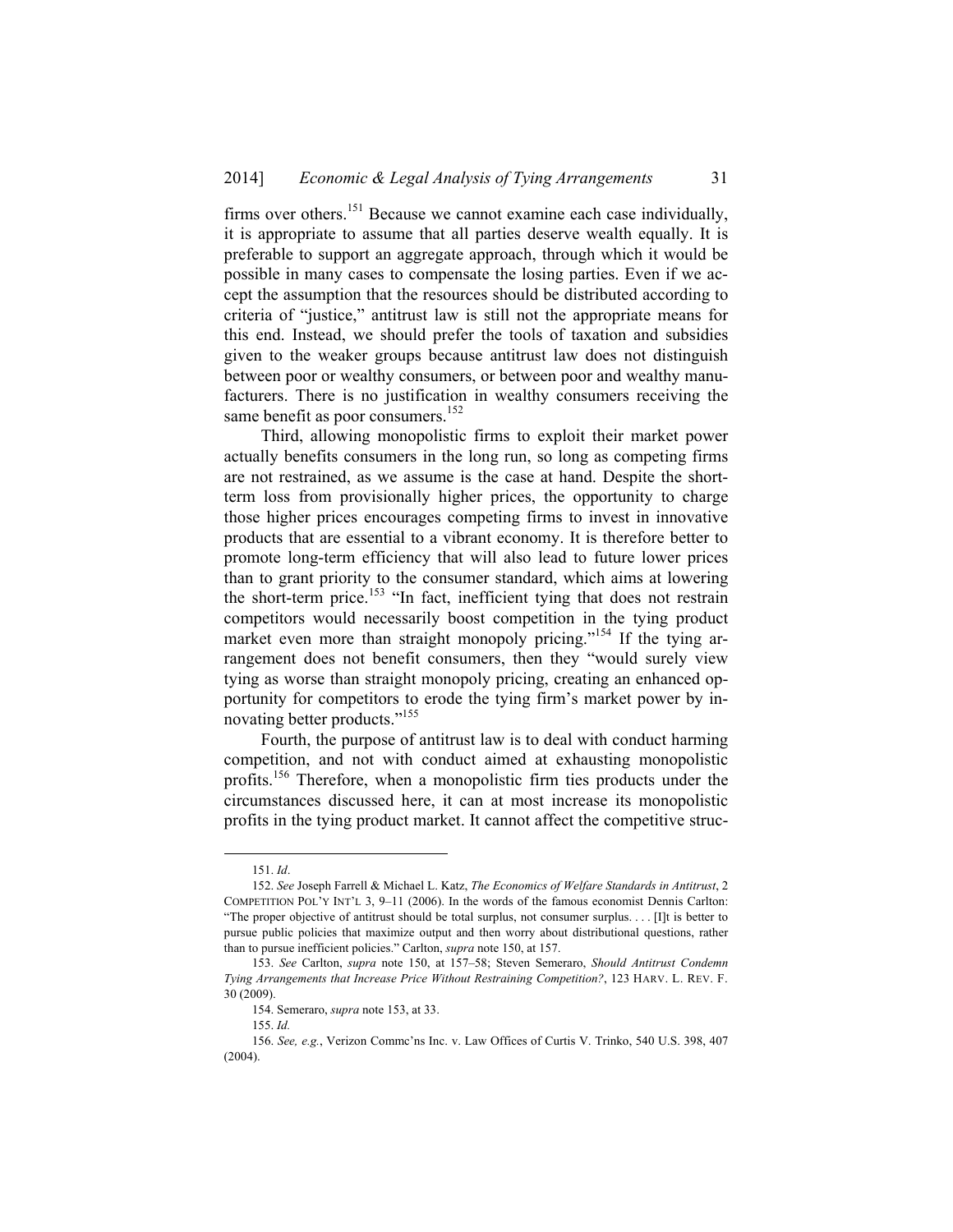ture of the tied product market. This position is based on the Court's determination that no antitrust restriction should be imposed upon setting a monopolistic price, and, in fact, a monopolistic manufacturer is entitled to set as high a monopolistic price as it desires.<sup>157</sup>

Because, in my view, the arguments for the total welfare standard are more established and consistent with the core antitrust doctrines, tying arrangements that do not foreclose the tied product market should be legal per se. Moreover, even if we accepted Professor Elhauge's arguments in favor of the consumer standard, the quasi-per se rule would still not be appropriate for analyzing the tying arrangements discussed here. Given that there are no grounds for assuming that these tying arrangements' anticompetitive potential outweighs their pro-competitive potential, there is no justification in implementing any legal presumption against them.

### 3. Tying Scenarios Leading to a Significant Closing of the Tied Product Market—Adopting the Rule of Reason

Tying arrangements leading to a significant closing of the tied product market have the greatest anticompetitive potential, as they can affect both the tied and the tying product markets. Within these arrangements, it could be possible to leverage monopolistic power (at least in theory) and raise barriers to entry to the tied as well as the tying product markets. For these reasons, both the theorists of the Chicago-Harvard Schools and Professor Elhauge propose imposing restrictions on such tying arrangements. In fact, the two approaches are quite similar in this context. However, as I will argue below, a different and more lenient approach towards tying arrangements should be applied.

Professor Elhauge proposes applying the rule of reason when the tying of products, in fixed proportions, forecloses a significant segment of the tied product market, and applying the quasi-per se rule if the products are not tied in fixed proportions.<sup>158</sup> Theorists of the Harvard School, and some theorists of the Chicago School, propose applying the rule of reason to all tying arrangements that close the tied product market.<sup>159</sup> However, according to their implementation of the rule, it would be sufficient for the plaintiff to prove the foreclosure of the tied product market in order to meet the onus of proving the conduct's anticompetitive potential.<sup>160</sup> Prominent theorists of the Harvard School even suggest that proving a closing of 30% of the tied product market would suffice for this

 <sup>157.</sup> *Id.*

<sup>158.</sup> *See* Elhauge, *supra* note 13, at 402.

<sup>159.</sup> *See* AREEDA & HOVENKAMP, *supra* note 23, ¶ 1729e2.

<sup>160.</sup> *See id.*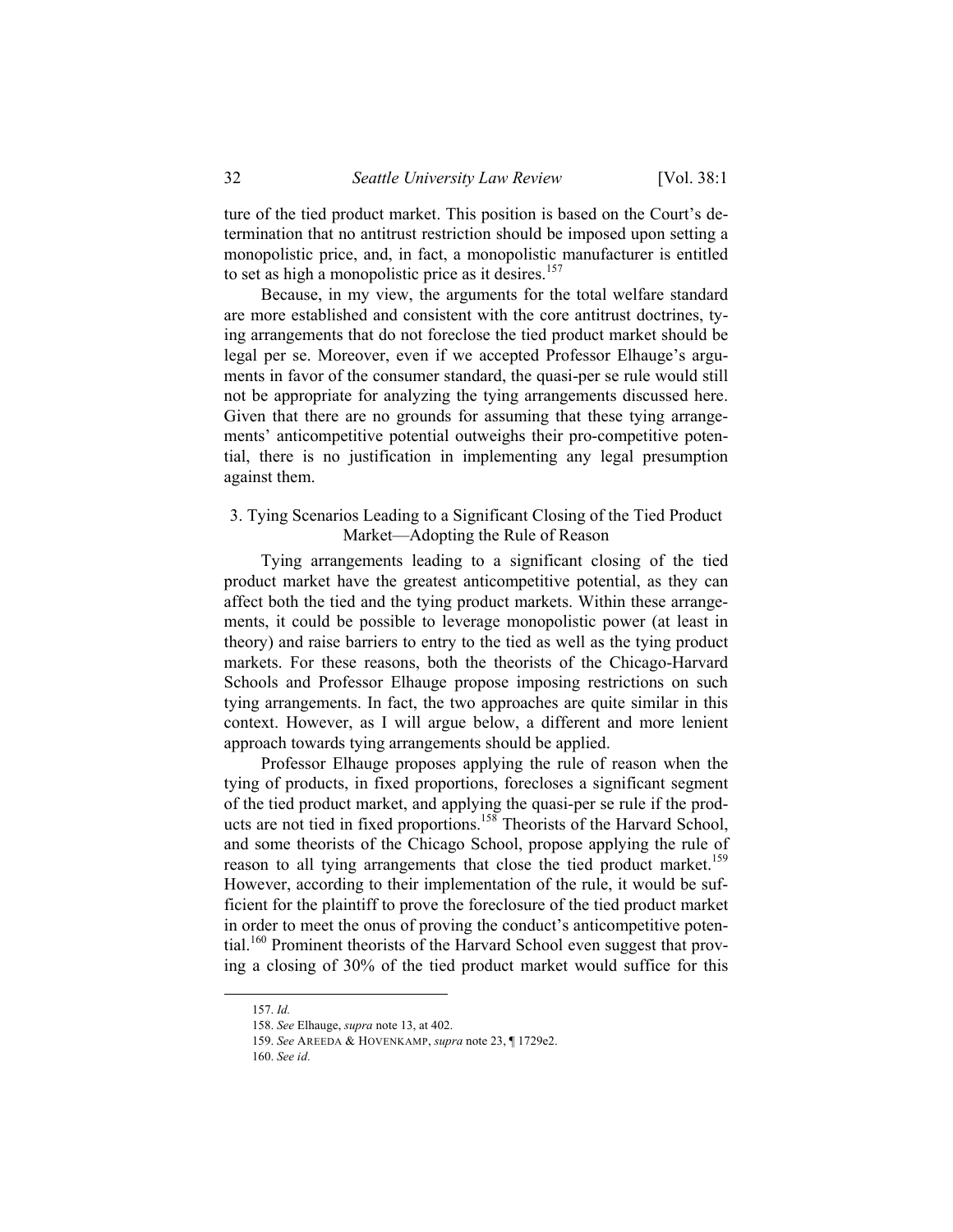purpose.161 It is apparent that the proposed implementation of the rule of reason is quite similar to that of the quasi-per se rule suggested by Professor Elhauge.

In fact, there is no basis—either empirical or theoretical—for the two approaches presented whereby the onus of proof should be shifted. While closing a significant segment of the tied product market strengthens the anticompetitive potential of the tying arrangements, it does not diminish their pro-competitive efficiency potential.<sup>162</sup> It can even be argued that the foreclosing of the tied product market is a prerequisite for eliminating double markup distortions, which is a pro-competitive effect.<sup>163</sup> Applying a presumption against tying arrangements in certain scenarios assumes that their anticompetitive potential outweighs their pro-competitive potential. However, this assumption has no anchor either in theoretical writing or in empirical research.<sup>164</sup>

Arguably, shifting the burden of proof could be justified, even if tying arrangements tend to be pro-competitive, if it turns out that type II errors are much more costly than type I errors.<sup>165</sup> It means, in this context, that the costs from failing to challenge anticompetitive tying arrangements (type II error) outweigh the costs from challenging procompetitive tying arrangements (type I error).<sup>166</sup> Because economic theory as well as empirical evidence suggest that tying arrangements are likely to be welfare enhancing, antitrust enforcement can be justified only by relatively significant type II error costs.<sup>167</sup> However, there is no support, theoretically or empirically, that type II error costs outweigh the type I error costs. On the contrary, an argument can be made supporting the opposite assumption, as Professor Easterbrook observes:

If the court errs by condemning a beneficial practice, the benefits may be lost for good. Any other firm that uses the condemned practices faces sanctions in the name of stare decisis, no matter the benefits. If the court errs by permitting a deleterious practice, though,

 <sup>161.</sup> *See id.*

<sup>162.</sup> *See* Cooper et al., *supra* note 38, at 658, 660–61.

<sup>163.</sup> *See supra* Part II.B.3(b); Cooper et al., *supra* note 38, at 641.

 <sup>164.</sup> The current limited empirical evidence supports the opposite assumption—that the efficient pro-competitive potential of tying arrangements outweighs the anticompetitive potential. *See supra* Part II.C. However, it should be mentioned that the majority of empirical studies conducted thus far were not aimed specifically at scenarios where the tying arrangement foreclosed the tied product market.

 <sup>165.</sup> A type I error takes place when a legal rule is overreaching, thus restricting desirable conduct, while type II error occurs when the rule is under-reaching, thus permitting an undesirable conduct.

<sup>166.</sup> *See* Cooper et al., *supra* note 38, at 642, 659.

<sup>167.</sup> *Id.* at 662.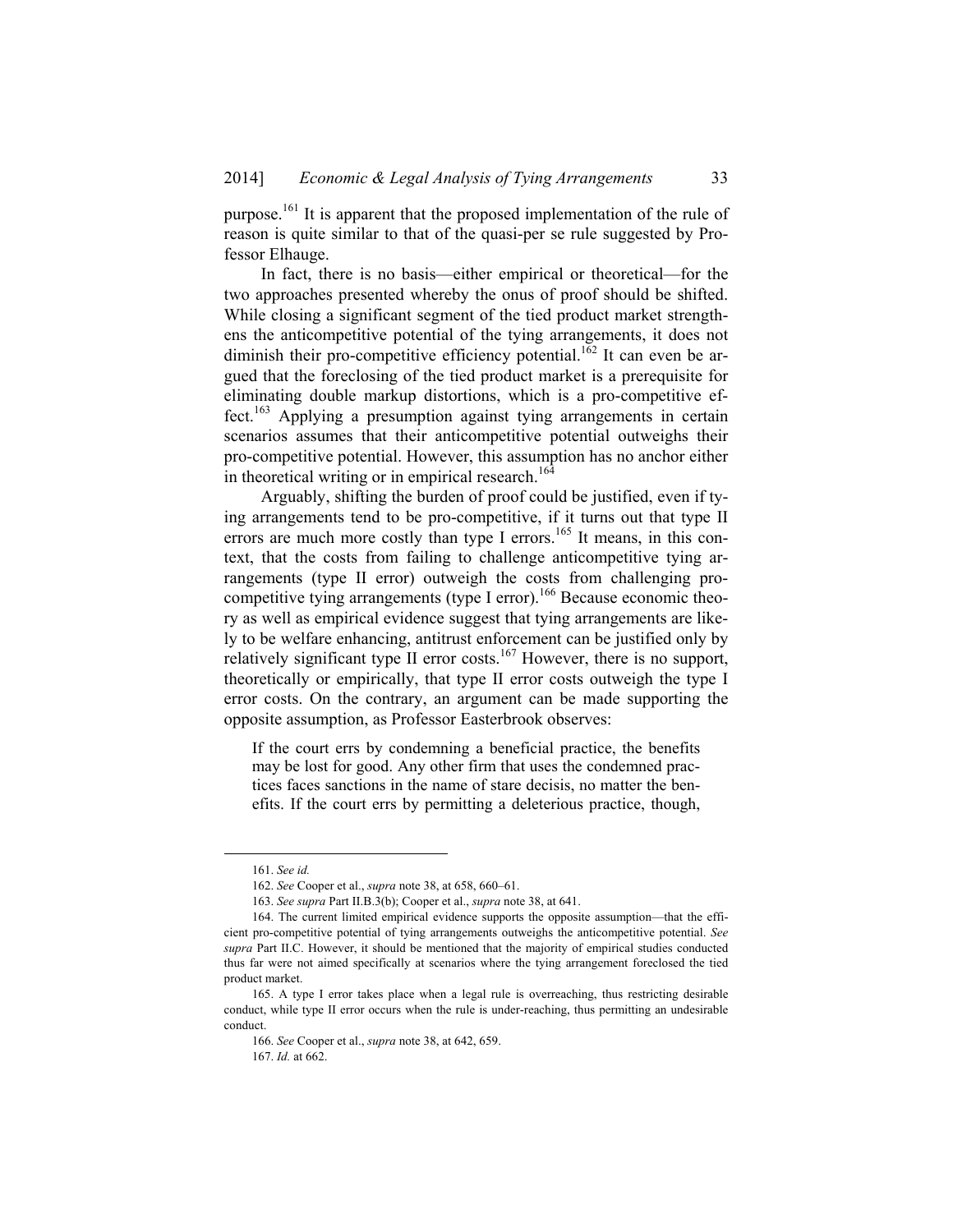the welfare loss decreases over time. Monopoly is self-destructive. Monopoly prices eventually attract entry.<sup>168</sup>

In the absence of any support, legal or economic, no presumption should be made against a common business conduct with a significant pro-competitive efficiency potential. This is particularly true given the suggestion of prominent scholars to consider a closing of 30% of the tied product market as sufficient for transferring the onus to the defendant.<sup>169</sup>

Therefore, this Article proposes requiring the plaintiff to bear the preliminary onus of proof that the tying arrangement has significant anticompetitive potential before the defendant is required to prove a legitimate efficiency justification.<sup>170</sup> Thus, the plaintiff will have to prove, first, that the tying arrangement leads to a significant closing of the tied product market, such that it prevents competitors from achieving economies of scale. In addition, the plaintiff would have to prove the existence of the circumstances required for the anticompetitive effects to take place, as discussed in Part II above.<sup>171</sup>

For instance, if the plaintiff claims that the tying arrangement leads to the leverage of monopolistic power, as discussed in Part II.B.2(a) above, she would have to prove that such limited leverage could be profitable to the tying firm. To be profitable, the added monopolistic rent has to outweigh the costs of setting up the manufacturing infrastructure necessary for producing the entire tied product market output (or most of it). As previously stated, it is reasonable to assume that such production probably exceeds the size efficiency range. In addition, the plaintiff would have to prove the existence of high barriers to entry to the tied product market.

If, for instance, the plaintiff claims that the tying arrangement was intended to raise the barriers of entry into the tied product market, as discussed in Part II.B.2(b) above, then she must prove: (a) that the tying does indeed make the entry less likely;<sup>172</sup> (b) that there are high barriers

 <sup>168.</sup> *See* Frank Easterbrook, *The Limits of Antitrust*, 63 TEX. L. REV. 1, 2–3 (1984); *see also*  Cooper et al., *supra* note 38, at 661; Fred S. McChesney, *Talking 'Bout My Antitrust Generation: Competition for and in the Field of Competition Law*, 52 EMORY L. J. 1401, 1401, 1412 (2003).

<sup>169.</sup> *See* AREEDA & HOVENKAMP, *supra* note 23, ¶ 1729e2.

<sup>170.</sup> *See also* Cooper et al., *supra* note 38, at 660–61 (suggesting that "given strong priors that vertical restraints are efficient, enforcement against vertical restraint should be rare absent direct evidence of harm to welfare."); Salinger, *supra* note 30, at 1928 ("A more appropriate legal standard would be one that embodies a strong presumption that tying is efficient and places a heavy burden on plaintiffs to demonstrate that its net effect is to cause consumer harm.").

 <sup>171.</sup> These conditions could be very difficult to verify in practice. *See* Evans & Salinger, *supra* note 2, at 41; and Cooper et al., *supra* note 38, at 661–62.

 <sup>172.</sup> If the tying does not promote efficiency, paradoxically, it could encourage entry, as potential competitors would prefer to compete with a monopolistic firm operating inefficiently. However, if the tying is efficient, then naturally the plaintiff will find it more difficult to challenge it.